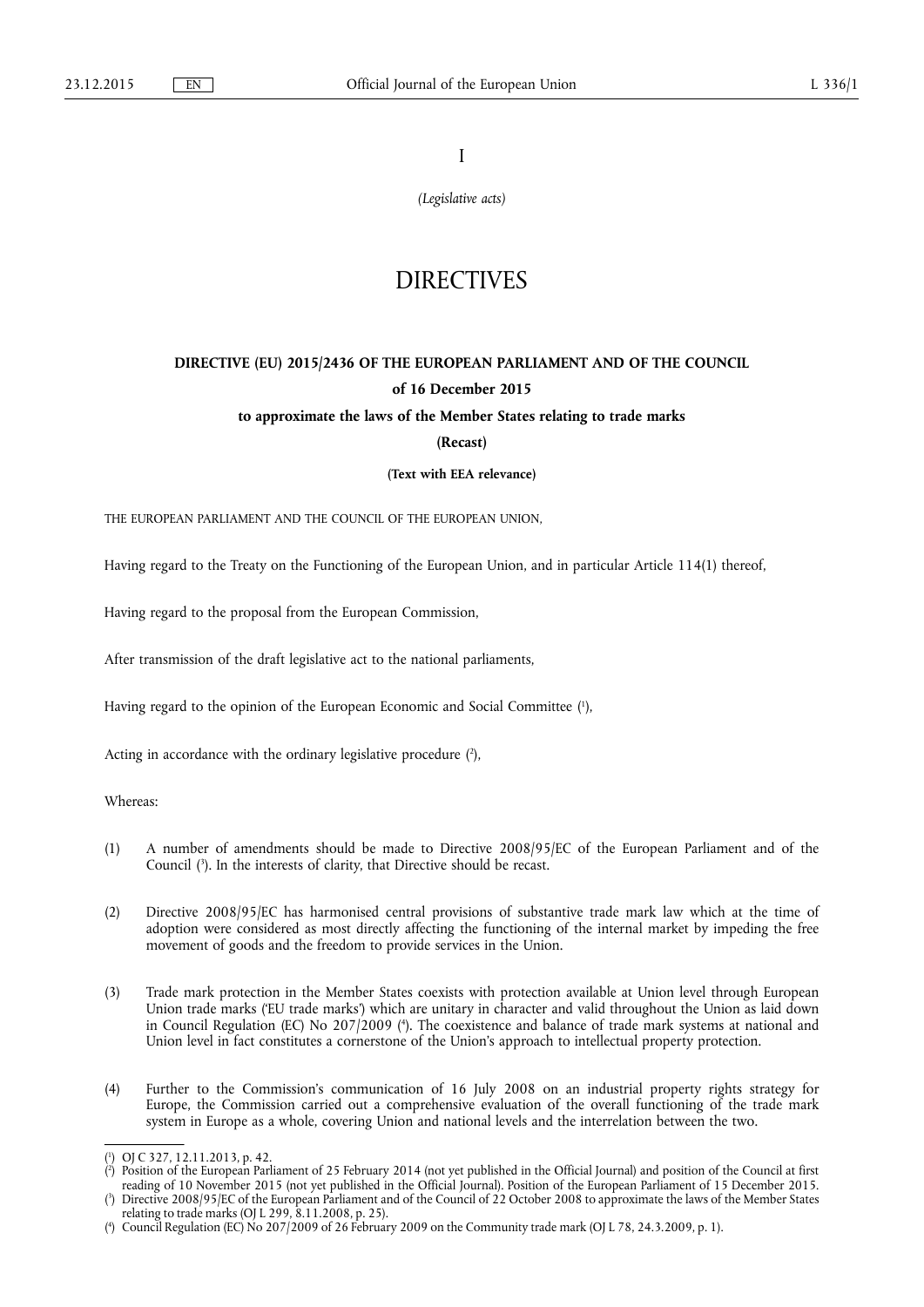- (5) In its conclusions of 25 May 2010 on the future revision of the trade mark system in the European Union, the Council called on the Commission to present proposals for the revision of Regulation (EC) No 207/2009 and Directive 2008/95/EC. The revision of that Directive should include measures to make it more consistent with Regulation (EC) No 207/2009, which would thus reduce the areas of divergence within the trade mark system in Europe as a whole, while maintaining national trade mark protection as an attractive option for applicants. In this context, the complementary relationship between the EU trade mark system and national trade mark systems should be ensured.
- (6) The Commission concluded in its communication of 24 May 2011 entitled 'A single market for intellectual property rights' that in order to meet increased demands from stakeholders for faster, higher quality, more streamlined trade mark registration systems, which are also more consistent, user friendly, publicly accessible and technologically up to date, there is a necessity to modernise the trade mark system in the Union as a whole and adapt it to the internet era.
- (7) Consultation and evaluation for the purpose of this Directive has revealed that, in spite of the previous partial harmonisation of national laws, there remain areas where further harmonisation could have a positive impact on competitiveness and growth.
- (8) In order to serve the objective of fostering and creating a well-functioning internal market and to facilitate acquiring and protecting trade marks in the Union, to the benefit of the growth and the competitiveness of European businesses, in particular small and medium-sized enterprises, it is necessary to go beyond the limited scope of approximation achieved by Directive 2008/95/EC and extend approximation to other aspects of substantive trade mark law governing trade marks protected through registration pursuant to Regulation (EC) No 207/2009.
- (9) For the purpose of making trade mark registrations throughout the Union easier to obtain and administer, it is essential to approximate not only provisions of substantive law but also procedural rules. Therefore, the principal procedural rules in the area of trade mark registration in the Member States and in the EU trade mark system should be aligned. As regards procedures under national law, it is sufficient to lay down general principles, leaving the Member States free to establish more specific rules.
- (10) It is essential to ensure that registered trade marks enjoy the same protection under the legal systems of all the Member States. In line with the extensive protection granted to EU trade marks which have a reputation in the Union, extensive protection should also be granted at national level to all registered trade marks which have a reputation in the Member State concerned.
- (11) This Directive should not deprive the Member States of the right to continue to protect trade marks acquired through use but should take them into account only with regard to their relationship with trade marks acquired by registration.
- (12) Attainment of the objectives of this approximation of laws requires that the conditions for obtaining and continuing to hold a registered trade mark be, in general, identical in all Member States.
- (13) To this end, it is necessary to list examples of signs which are capable of constituting a trade mark, provided that such signs are capable of distinguishing the goods or services of one undertaking from those of other undertakings. In order to fulfil the objectives of the registration system for trade marks, namely to ensure legal certainty and sound administration, it is also essential to require that the sign is capable of being represented in a manner which is clear, precise, self-contained, easily accessible, intelligible, durable and objective. A sign should therefore be permitted to be represented in any appropriate form using generally available technology, and thus not necessarily by graphic means, as long as the representation offers satisfactory guarantees to that effect.
- (14) Furthermore, the grounds for refusal or invalidity concerning the trade mark itself, including the absence of any distinctive character, or concerning conflicts between the trade mark and earlier rights, should be listed in an exhaustive manner, even if some of those grounds are listed as an option for the Member States which should therefore be able to maintain or introduce them in their legislation.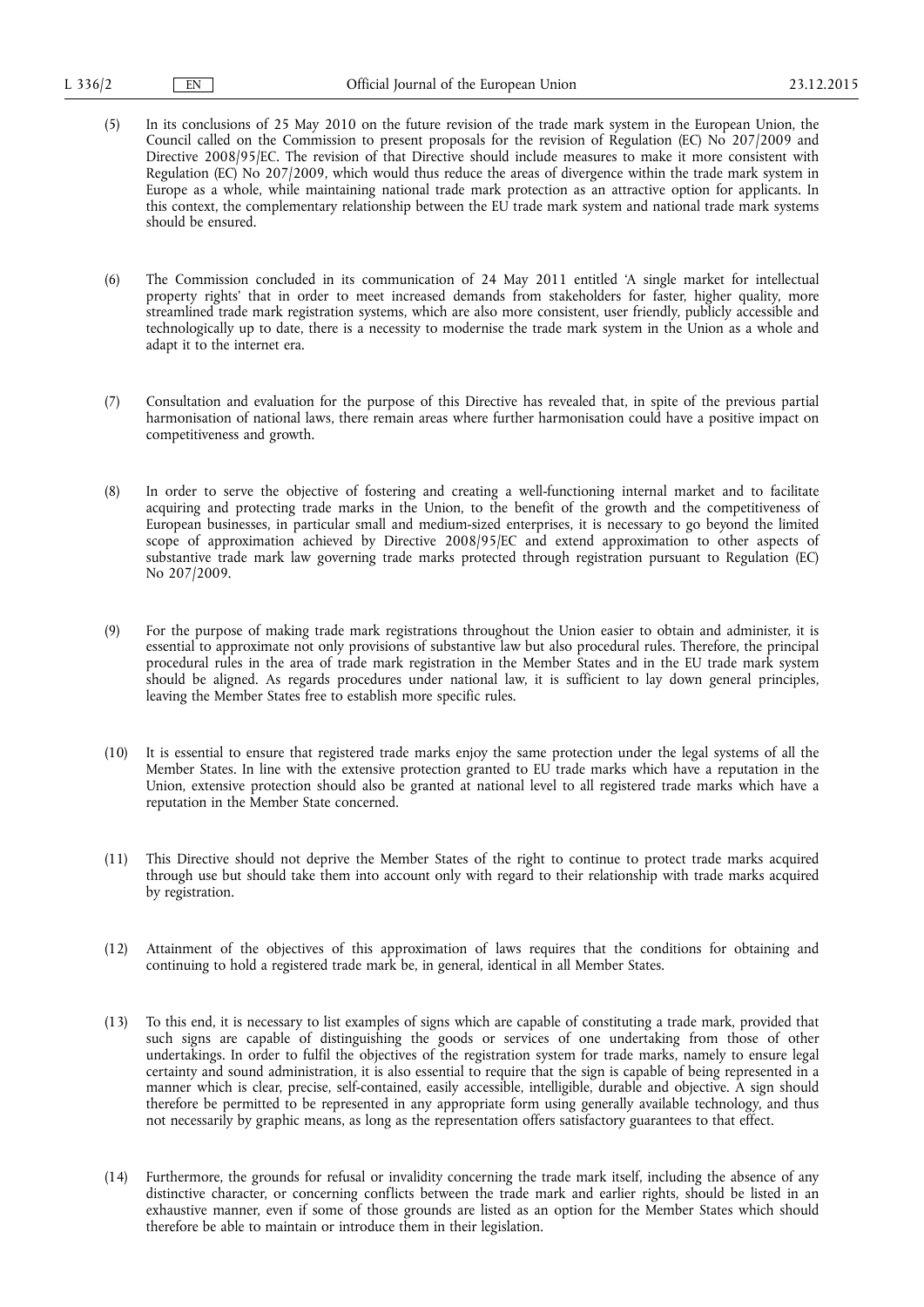- (15) In order to ensure that the levels of protection afforded to geographical indications by Union legislation and national law are applied in a uniform and exhaustive manner in the examination of absolute and relative grounds for refusal throughout the Union, this Directive should include the same provisions in relation to geographical indications as contained in Regulation (EC) No 207/2009. Furthermore, it is appropriate to ensure that the scope of absolute grounds is extended to also cover protected traditional terms for wine and traditional specialties guaranteed.
- (16) The protection afforded by the registered trade mark, the function of which is in particular to guarantee the trade mark as an indication of origin, should be absolute in the event of there being identity between the mark and the corresponding sign and the goods or services. The protection should apply also in the case of similarity between the mark and the sign and the goods or services. It is indispensable to give an interpretation of the concept of similarity in relation to the likelihood of confusion. The likelihood of confusion, the appreciation of which depends on numerous elements and, in particular, on the recognition of the trade mark on the market, the association which can be made with the used or registered sign, the degree of similarity between the trade mark and the sign and between the goods or services identified, should constitute the specific condition for such protection. The ways in which a likelihood of confusion can be established, and in particular the onus of proof in that regard, should be a matter for national procedural rules which should not be prejudiced by this Directive.
- (17) In order to ensure legal certainty and full consistency with the principle of priority, under which a registered earlier trade mark takes precedence over later registered trade marks, it is necessary to provide that the enforcement of rights which are conferred by a trade mark should be without prejudice to the rights of proprietors acquired prior to the filing or priority date of the trade mark. Such an approach is in conformity with Article 16(1) of the Agreement on trade-related aspects of intellectual property rights of 15 April 1994 ('TRIPS Agreement').
- (18) It is appropriate to provide that an infringement of a trade mark can only be established if there is a finding that the infringing mark or sign is used in the course of trade for the purposes of distinguishing goods or services. Use of the sign for purposes other than for distinguishing goods or services should be subject to the provisions of national law.
- (19) The concept of infringement of a trade mark should also comprise the use of the sign as a trade name or similar designation, as long as such use is made for the purposes of distinguishing goods or services.
- (20) In order to ensure legal certainty and full consistency with specific Union legislation, it is appropriate to provide that the proprietor of a trade mark should be entitled to prohibit a third party from using a sign in comparative advertising where such comparative advertising is contrary to Directive 2006/114/EC of the European Parliament and of the Council ( 1 ).
- (21) In order to strengthen trade mark protection and combat counterfeiting more effectively, and in line with international obligations of the Member States under the World Trade Organisation (WTO) framework, in particular Article V of the General Agreement on Tariffs and Trade on freedom of transit and, as regards generic medicines, the 'Declaration on the TRIPS Agreement and public health' adopted by the Doha WTO Ministerial Conference on 14 November 2001, the proprietor of a trade mark should be entitled to prevent third parties from bringing goods, in the course of trade, into the Member State where the trade mark is registered without being released for free circulation there, where such goods come from third countries and bear without authorisation a trade mark which is identical or essentially identical with the trade mark registered in respect of such goods.
- (22) To this effect, it should be permissible for trade mark proprietors to prevent the entry of infringing goods and their placement in all customs situations, including, in particular transit, transhipment, warehousing, free zones, temporary storage, inward processing or temporary admission, also when such goods are not intended to be placed on the market of the Member State concerned. In performing customs controls, the customs authorities should make use of the powers and procedures laid down in Regulation (EU) No 608/2013 of the European Parliament and of the Council ( 2 ), also at the request of the right holders. In particular, the customs authorities should carry out the relevant controls on the basis of risk analysis criteria.

<sup>(</sup> 1 ) Directive 2006/114/EC of the European Parliament and of the Council of 12 December 2006 concerning misleading and comparative advertising (OJ L 376, 27.12.2006, p. 21).

<sup>(</sup> 2 ) Regulation (EU) No 608/2013 of the European Parliament and of the Council of 12 June 2013 concerning customs enforcement of intellectual property rights and repealing Council Regulation (EC) No 1383/2003 (OJ L 181, 29.6.2013, p. 15).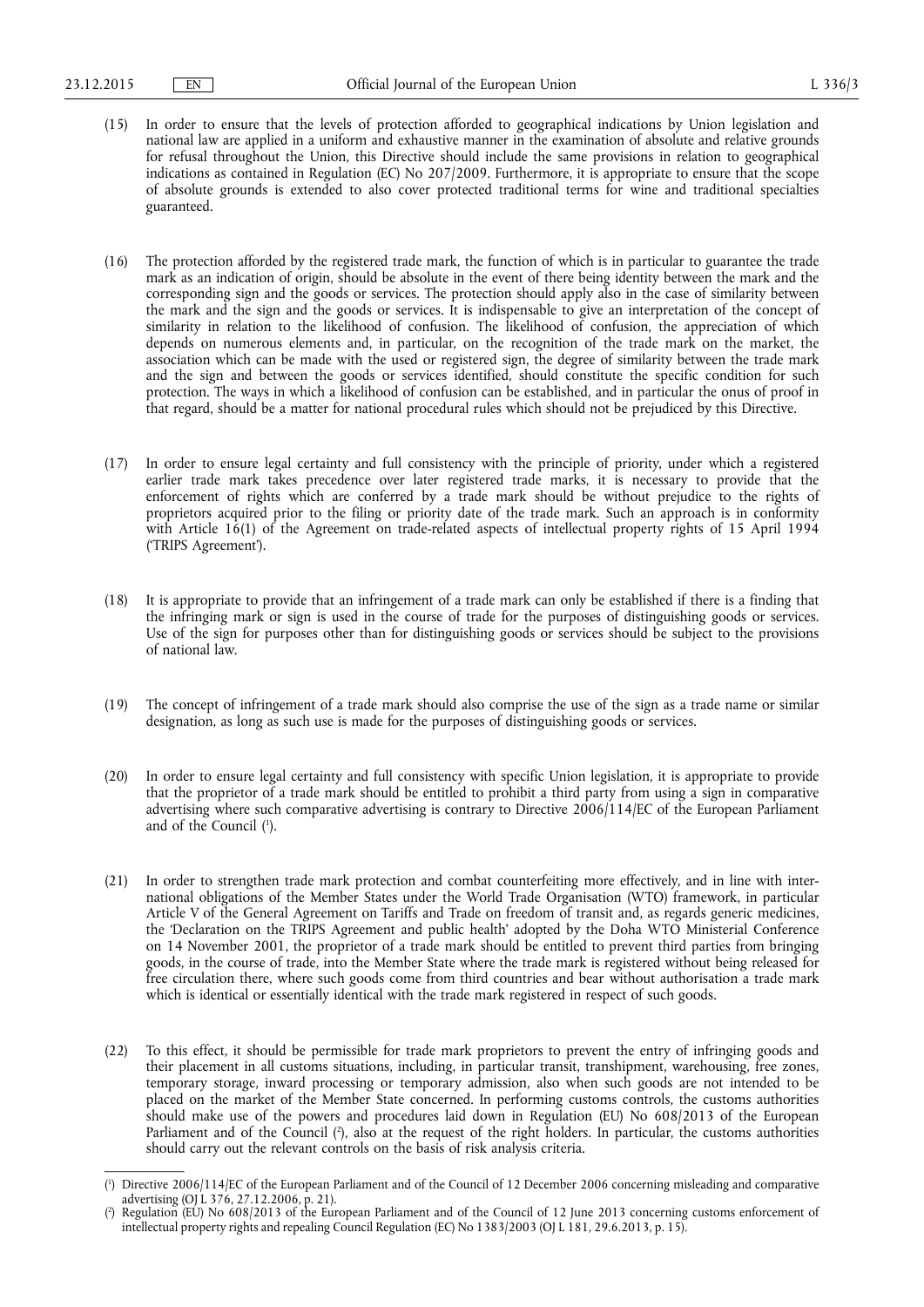- (23) In order to reconcile the need to ensure the effective enforcement of trade mark rights with the necessity to avoid hampering the free flow of trade in legitimate goods, the entitlement of the proprietor of the trade mark should lapse where, during the subsequent proceedings initiated before the judicial or other authority competent to take a substantive decision on whether the registered trade mark has been infringed, the declarant or the holder of the goods is able to prove that the proprietor of the registered trade mark is not entitled to prohibit the placing of the goods on the market in the country of final destination.
- (24) Article 28 of Regulation (EU) No 608/2013 provides that a right holder is to be liable for damages towards the holder of the goods where, inter alia, the goods in question are subsequently found not to infringe an intellectual property right.
- (25) Appropriate measures should be taken with a view to ensuring the smooth transit of generic medicines. With respect to international non-proprietary names (INN) as globally recognised generic names for active substances in pharmaceutical preparations, it is vital to take due account of the existing limitations on the effect of trade mark rights. Consequently, the proprietor of a trade mark should not have the right to prevent a third party from bringing goods into a Member State where the trade mark is registered without being released for free circulation there based upon similarities between the INN for the active ingredient in the medicines and the trade mark.
- (26) In order to enable proprietors of registered trade marks to combat counterfeiting more effectively, they should be entitled to prohibit the affixing of an infringing trade mark to goods, and certain preparatory acts carried out prior to such affixing.
- (27) The exclusive rights conferred by a trade mark should not entitle the proprietor to prohibit the use of signs or indications by third parties which are used fairly and thus in accordance with honest practices in industrial and commercial matters. In order to create equal conditions for trade names and trade marks against the background that trade names are regularly granted unrestricted protection against later trade marks, such use should only be considered to include the use of the personal name of the third party. Such use should further permit the use of descriptive or non-distinctive signs or indications in general. Furthermore, the proprietor should not be entitled to prevent the fair and honest use of the mark for the purpose of identifying or referring to the goods or services as those of the proprietor. Use of a trade mark by third parties to draw the consumer`s attention to the resale of genuine goods that were originally sold by, or with the consent of, the proprietor of the trade mark in the Union should be considered as being fair as long as it is at the same time in accordance with honest practices in industrial and commercial matters. Use of a trade mark by third parties for the purpose of artistic expression should be considered as being fair as long as it is at the same time in accordance with honest practices in industrial and commercial matters. Furthermore, this Directive should be applied in a way that ensures full respect for fundamental rights and freedoms, and in particular the freedom of expression.
- (28) It follows from the principle of free movement of goods that the proprietor of a trade mark should not be entitled to prohibit its use by a third party in relation to goods which have been put into circulation in the Union, under the trade mark, by him or with his consent, unless the proprietor has legitimate reasons to oppose further commercialisation of the goods.
- (29) It is important, for reasons of legal certainty to provide that, without prejudice to his interests as a proprietor of an earlier trade mark, the latter may no longer request a declaration of invalidity or oppose the use of a trade mark subsequent to his own trade mark, of which he has knowingly tolerated the use for a substantial length of time, unless the application for the subsequent trade mark was made in bad faith.
- (30) In order to ensure legal certainty and safeguard legitimately acquired trade mark rights, it is appropriate and necessary to provide that, without prejudice to the principle that the later trade mark cannot be enforced against the earlier trade mark, proprietors of earlier trade marks should not be entitled to obtain refusal or invalidation or to oppose the use of a later trade mark if the later trade mark was acquired at a time when the earlier trade mark was liable to be declared invalid or revoked, for example because it had not yet acquired distinctiveness through use, or if the earlier trade mark could not be enforced against the later trade mark because the necessary conditions were not applicable, for example when the earlier mark had not yet obtained a reputation.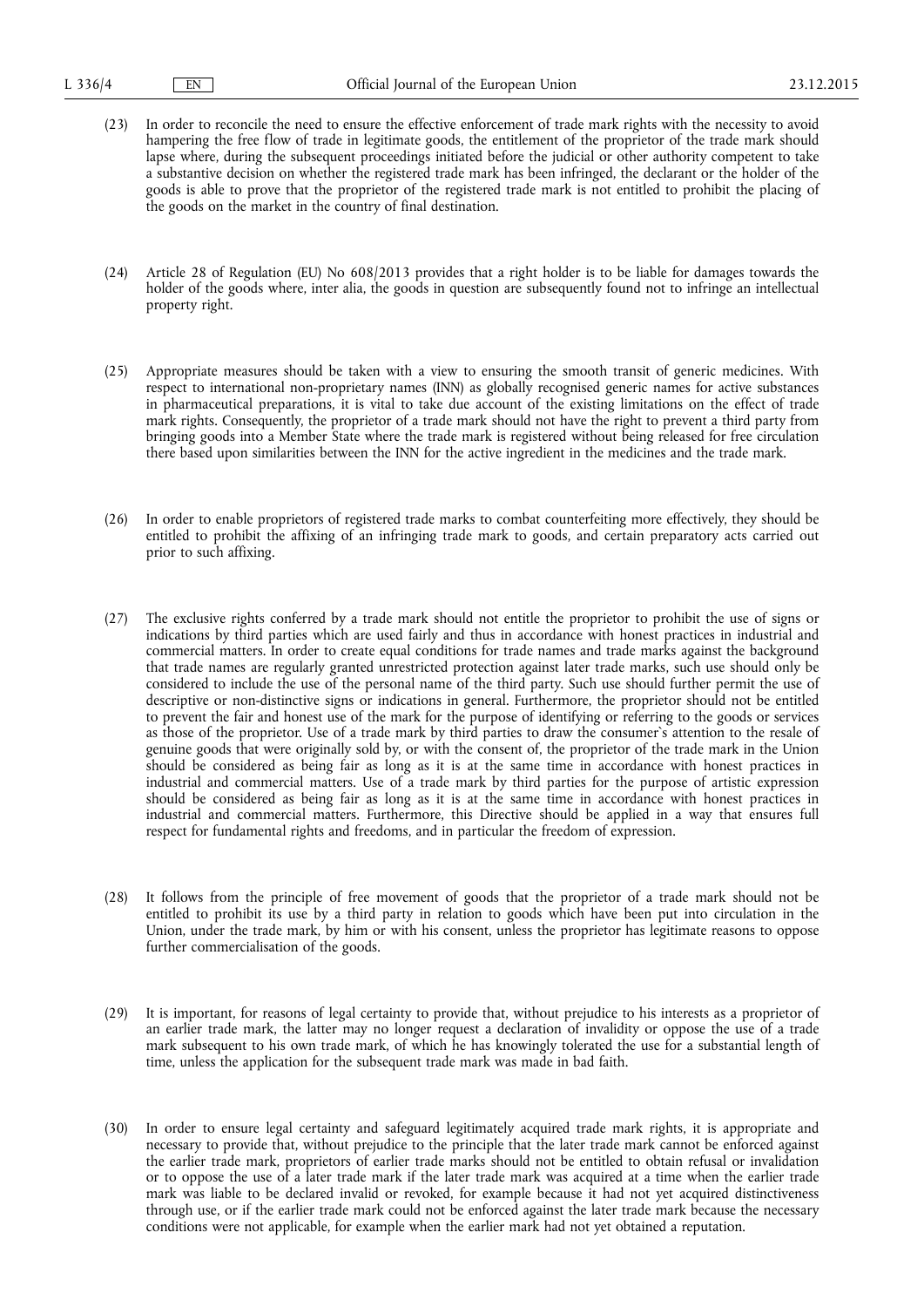- (31) Trade marks fulfil their purpose of distinguishing goods or services and allowing consumers to make informed choices only when they are actually used on the market. A requirement of use is also necessary in order to reduce the total number of trade marks registered and protected in the Union and, consequently, the number of conflicts which arise between them. It is therefore essential to require that registered trade marks actually be used in connection with the goods or services for which they are registered, or, if not used in that connection within five years of the date of the completion of the registration procedure, be liable to be revoked.
- (32) Consequently, a registered trade mark should only be protected in so far as it is actually used and a registered earlier trade mark should not enable its proprietor to oppose or invalidate a later trade mark if that proprietor has not put his trade mark to genuine use. Furthermore, Member States should provide that a trade mark may not be successfully invoked in infringement proceedings if it is established, as a result of a plea, that the trade mark could be revoked or, when the action is brought against a later right, could have been revoked at the time when the later right was acquired.
- (33) It is appropriate to provide that, where the seniority of a national mark or a trade mark registered under international arrangements having effect in the Member State has been claimed for an EU trade mark and the mark providing the basis for the seniority claim has thereafter been surrendered or allowed to lapse, the validity of that mark can still be challenged. Such a challenge should be limited to situations where the mark could have been declared invalid or revoked at the time it was removed from the register.
- (34) For reasons of coherence and in order to facilitate the commercial exploitation of trade marks in the Union, the rules applicable to trade marks as objects of property should be aligned to the extent appropriate with those already in place for EU trade marks, and should include rules on assignment and transfer, licensing, rights *in rem*  and levy of execution.
- (35) Collective trade marks have proven a useful instrument for promoting goods or services with specific common properties. It is therefore appropriate to subject national collective trade marks to rules similar to the rules applicable to European Union collective marks.
- (36) In order to improve and facilitate access to trade mark protection and to increase legal certainty and predictability, the procedure for the registration of trade marks in the Member States should be efficient and transparent and should follow rules similar to those applicable to EU trade marks.
- (37) In order to ensure legal certainty with regard to the scope of trade mark rights and to facilitate access to trade mark protection, the designation and classification of goods and services covered by a trade mark application should follow the same rules in all Member States and should be aligned to those applicable to EU trade marks. In order to enable the competent authorities and economic operators to determine the extent of the trade mark protection sought on the basis of the application alone, the designation of goods and services should be sufficiently clear and precise. The use of general terms should be interpreted as including only goods and services clearly covered by the literal meaning of a term. In the interest of clarity and legal certainty, the Member States' central industrial property offices and the Benelux Office for Intellectual Property should, in cooperation with each other, endeavour to compile a list reflecting their respective administrative practices with regard to the classification of goods and services.
- (38) For the purpose of ensuring effective trade mark protection, Member States should make available an efficient administrative opposition procedure, allowing at least the proprietor of earlier trade mark rights and any person authorised under the relevant law to exercise the rights arising from a protected designation of origin or a geographical indication to oppose the registration of a trade mark application. Furthermore, in order to offer efficient means of revoking trademarks or declaring them invalid, Member States should provide for an administrative procedure for revocation or declaration of invalidity within the longer transposition period of seven years, after the entry into force of this Directive.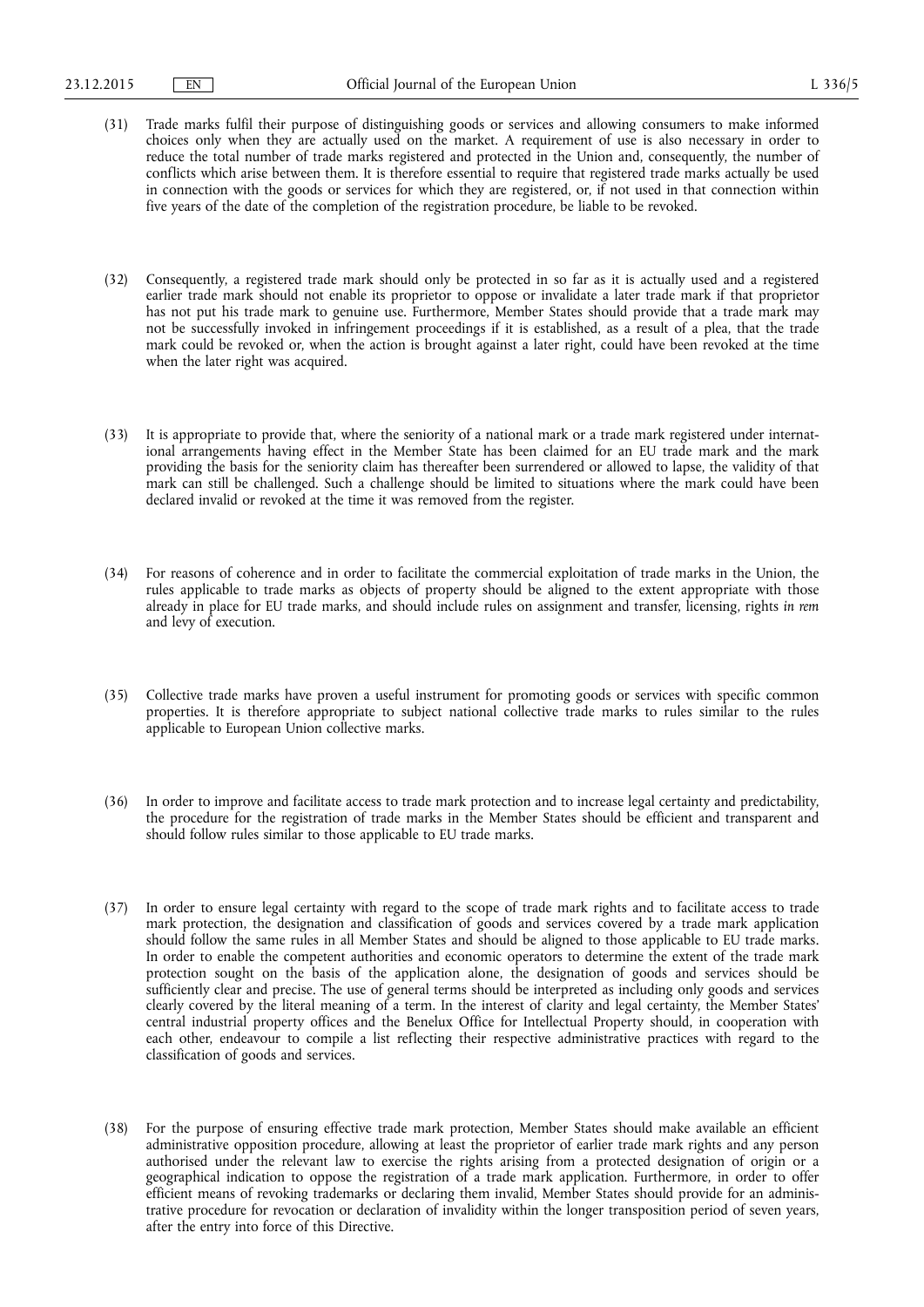- (39) It is desirable that Member States' central industrial property offices and the Benelux Office for Intellectual Property cooperate with each other and with the European Union Intellectual Property Office in all fields of trade mark registration and administration in order to promote convergence of practices and tools, such as the creation and updating of common or connected databases and portals for consultation and search purposes. The Member States should further ensure that their offices cooperate with each other and with the European Union Intellectual Property Office in all other areas of their activities which are relevant for the protection of trade marks in the Union.
- (40) This Directive should not exclude the application to trade marks of provisions of law of the Member States other than trade mark law, such as provisions relating to unfair competition, civil liability or consumer protection.
- (41) Member States are bound by the Paris Convention for the Protection of Industrial Property ('the Paris Convention') and the TRIPS Agreement. It is necessary that this Directive be entirely consistent with that Convention and that Agreement. The obligations of the Member States resulting from that Convention and that Agreement should not be affected by this Directive. Where appropriate, the second paragraph of Article 351 of the Treaty on the Functioning of the European Union should apply.
- (42) Since the objectives of this Directive, namely to foster and create a well-functioning internal market and to facilitate the registration, administration and protection of trade marks in the Union to the benefit of growth and competitiveness, cannot be sufficiently achieved by the Member States but can rather, by reason of its scale and effects, be better achieved at Union level, the Union may adopt measures, in accordance with the principle of subsidiarity as set out in Article 5 of the Treaty on European Union. In accordance with the principle of proportionality as set out in that Article, this Directive does not go beyond what is necessary in order to achieve those objectives.
- (43) Directive 95/46/EC of the European Parliament and of the Council ( 1 ) governs the processing of personal data carried out in the Member States in the context of this Directive.
- (44) The European Data Protection Supervisor was consulted in accordance with Article 28(2) of Regulation (EC) No 45/2001 of the European Parliament and of the Council ( 2 ) and delivered an opinion on 11 July 2013.
- (45) The obligation to transpose this Directive into national law should be confined to those provisions which represent a substantive amendment as compared with the earlier Directive. The obligation to transpose the provisions which are unchanged arises under the earlier Directive.
- (46) This Directive should be without prejudice to the obligations of the Member States under Directive 2008/95/EC relating to the time limit for transposition of Council Directive 89/104/EEC ( 3 ) into national law as set out in Part B of Annex I to Directive 2008/95/EC,

HAVE ADOPTED THIS DIRECTIVE:

# CHAPTER 1

#### **GENERAL PROVISIONS**

## *Article 1*

#### **Scope**

This Directive applies to every trade mark in respect of goods or services which is the subject of registration or of an application for registration in a Member State as an individual trade mark, a guarantee or certification mark or a collective mark, or which is the subject of a registration or an application for registration in the Benelux Office for Intellectual Property or of an international registration having effect in a Member State.

<sup>(</sup> 1 ) Directive 95/46/EC of the European Parliament and of the Council of 24 October 1995 on the protection of individuals with regard to the processing of personal data and on the free movement of such data (OJ L 281, 23.11.1995, p. 31).

<sup>(</sup> 2 ) Regulation (EC) No 45/2001 of the European Parliament and of the Council of 18 December 2000 on the protection of individuals with regard to the processing of personal data by the Community institutions and bodies and on the free movement of such data (OJ L 8,  $12.1.2001, p. 1$ ).

<sup>(</sup> 3 ) First Council Directive 89/104/EEC of 21 December 1988 to approximate the laws of the Member States relating to trade marks (OJ L 40, 11.2.1989, p. 1).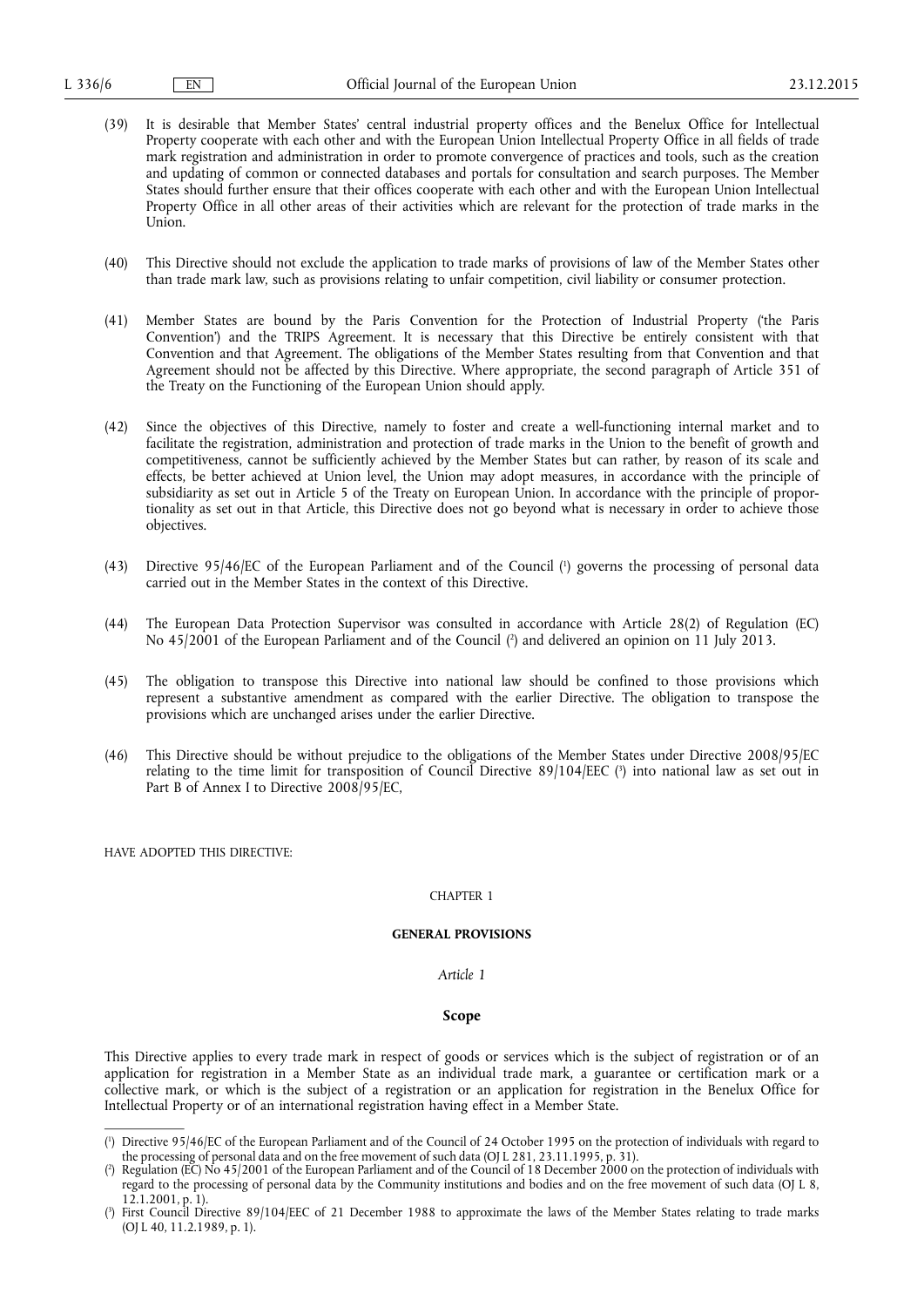# **Definitions**

For the purpose of this Directive, the following definitions apply:

- (a) 'office' means the central industrial property office of the Member State or the Benelux Office for Intellectual Property, entrusted with the registration of trade marks;
- (b) 'register' means the register of trade marks kept by an office.

#### CHAPTER 2

# **SUBSTANTIVE LAW ON TRADE MARKS**

# *SECTION 1*

## *Signs of which a trade mark may consist*

#### *Article 3*

#### **Signs of which a trade mark may consist**

A trade mark may consist of any signs, in particular words, including personal names, or designs, letters, numerals, colours, the shape of goods or of the packaging of goods, or sounds, provided that such signs are capable of:

- (a) distinguishing the goods or services of one undertaking from those of other undertakings; and
- (b) being represented on the register in a manner which enables the competent authorities and the public to determine the clear and precise subject matter of the protection afforded to its proprietor.

# *SECTION 2*

## *Grounds for refusal or invalidity*

# *Article 4*

## **Absolute grounds for refusal or invalidity**

- 1. The following shall not be registered or, if registered, shall be liable to be declared invalid:
- (a) signs which cannot constitute a trade mark;
- (b) trade marks which are devoid of any distinctive character;
- (c) trade marks which consist exclusively of signs or indications which may serve, in trade, to designate the kind, quality, quantity, intended purpose, value, geographical origin, or the time of production of the goods or of rendering of the service, or other characteristics of the goods or services;
- (d) trade marks which consist exclusively of signs or indications which have become customary in the current language or in the bona fide and established practices of the trade;
- (e) signs which consist exclusively of:
	- (i) the shape, or another characteristic, which results from the nature of the goods themselves;
	- (ii) the shape, or another characteristic, of goods which is necessary to obtain a technical result;
	- (iii) the shape, or another characteristic, which gives substantial value to the goods;
- (f) trade marks which are contrary to public policy or to accepted principles of morality;
- (g) trade marks which are of such a nature as to deceive the public, for instance, as to the nature, quality or geographical origin of the goods or service;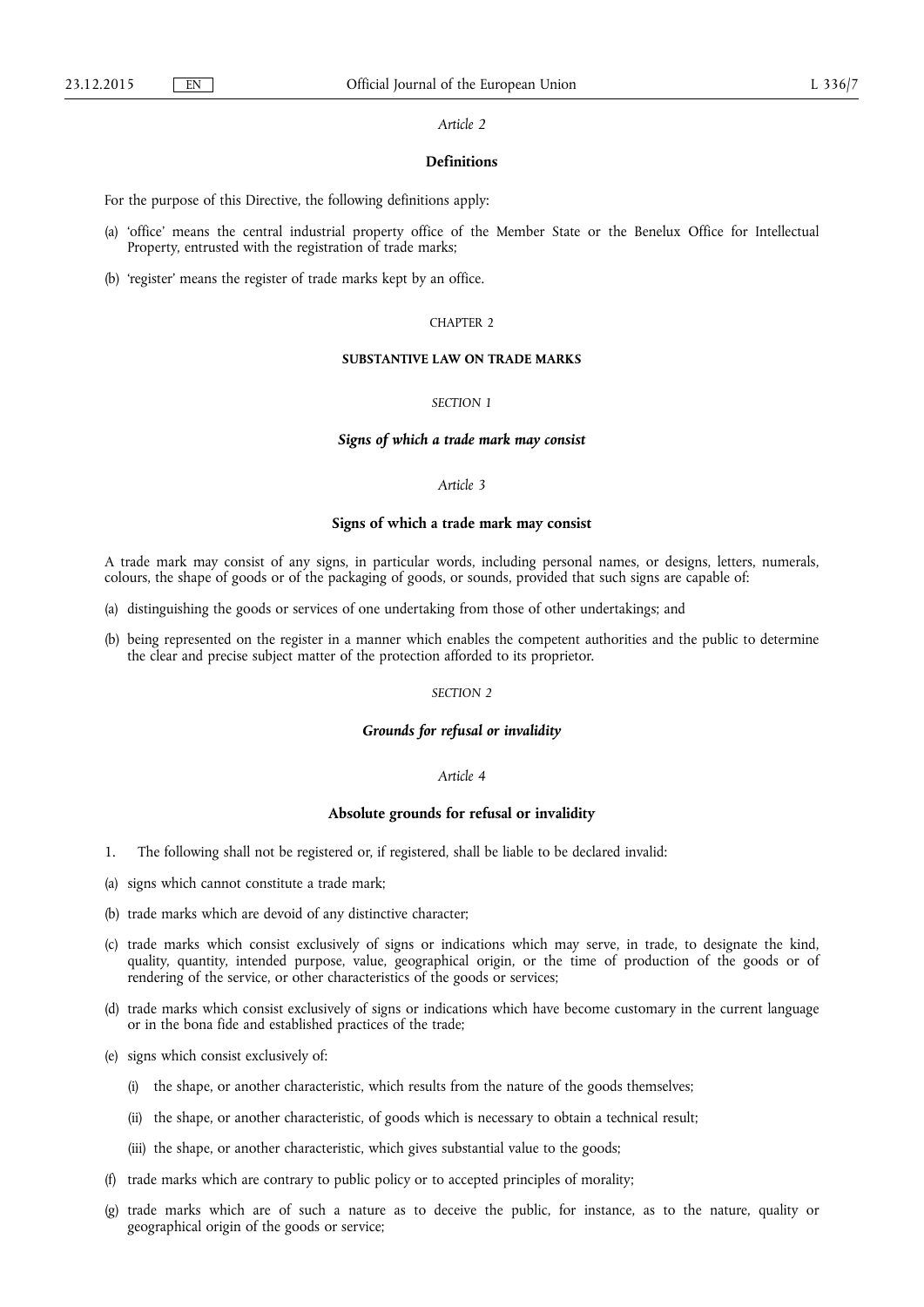- (h) trade marks which have not been authorised by the competent authorities and are to be refused or invalidated pursuant to Article 6ter of the Paris Convention;
- (i) trade marks which are excluded from registration pursuant to Union legislation or the national law of the Member State concerned, or to international agreements to which the Union or the Member State concerned is party, providing for protection of designations of origin and geographical indications;
- (j) trade marks which are excluded from registration pursuant to Union legislation or international agreements to which the Union is party, providing for protection of traditional terms for wine;
- (k) trade marks which are excluded from registration pursuant to Union legislation or international agreements to which the Union is party, providing for protection of traditional specialities guaranteed;
- (l) trade marks which consist of, or reproduce in their essential elements, an earlier plant variety denomination registered in accordance with Union legislation or the national law of the Member State concerned, or international agreements to which the Union or the Member State concerned is party, providing protection for plant variety rights, and which are in respect of plant varieties of the same or closely related species.

2. A trade mark shall be liable to be declared invalid where the application for registration of the trade mark was made in bad faith by the applicant. Any Member State may also provide that such a trade mark is not to be registered.

3. Any Member State may provide that a trade mark is not to be registered or, if registered, is liable to be declared invalid where and to the extent that:

- (a) the use of that trade mark may be prohibited pursuant to provisions of law other than trade mark law of the Member State concerned or of the Union;
- (b) the trade mark includes a sign of high symbolic value, in particular a religious symbol;
- (c) the trade mark includes badges, emblems and escutcheons other than those covered by Article 6ter of the Paris Convention and which are of public interest, unless the consent of the competent authority to their registration has been given in conformity with the law of the Member State.

4. A trade mark shall not be refused registration in accordance with paragraph 1(b), (c) or (d) if, before the date of application for registration, following the use which has been made of it, it has acquired a distinctive character. A trade mark shall not be declared invalid for the same reasons if, before the date of application for a declaration of invalidity, following the use which has been made of it, it has acquired a distinctive character.

5. Any Member State may provide that paragraph 4 is also to apply where the distinctive character was acquired after the date of application for registration but before the date of registration.

# *Article 5*

## **Relative grounds for refusal or invalidity**

- 1. A trade mark shall not be registered or, if registered, shall be liable to be declared invalid where:
- (a) it is identical with an earlier trade mark, and the goods or services for which the trade mark is applied for or is registered are identical with the goods or services for which the earlier trade mark is protected;
- (b) because of its identity with, or similarity to, the earlier trade mark and the identity or similarity of the goods or services covered by the trade marks, there exists a likelihood of confusion on the part of the public; the likelihood of confusion includes the likelihood of association with the earlier trade mark.
- 2. 'Earlier trade marks' within the meaning of paragraph 1 means:
- (a) trade marks of the following kinds with a date of application for registration which is earlier than the date of application for registration of the trade mark, taking account, where appropriate, of the priorities claimed in respect of those trade marks:
	- (i) EU trade marks;
	- (ii) trade marks registered in the Member State concerned or, in the case of Belgium, Luxembourg or the Netherlands, at the Benelux Office for Intellectual Property;
	- (iii) trade marks registered under international arrangements which have effect in the Member State concerned;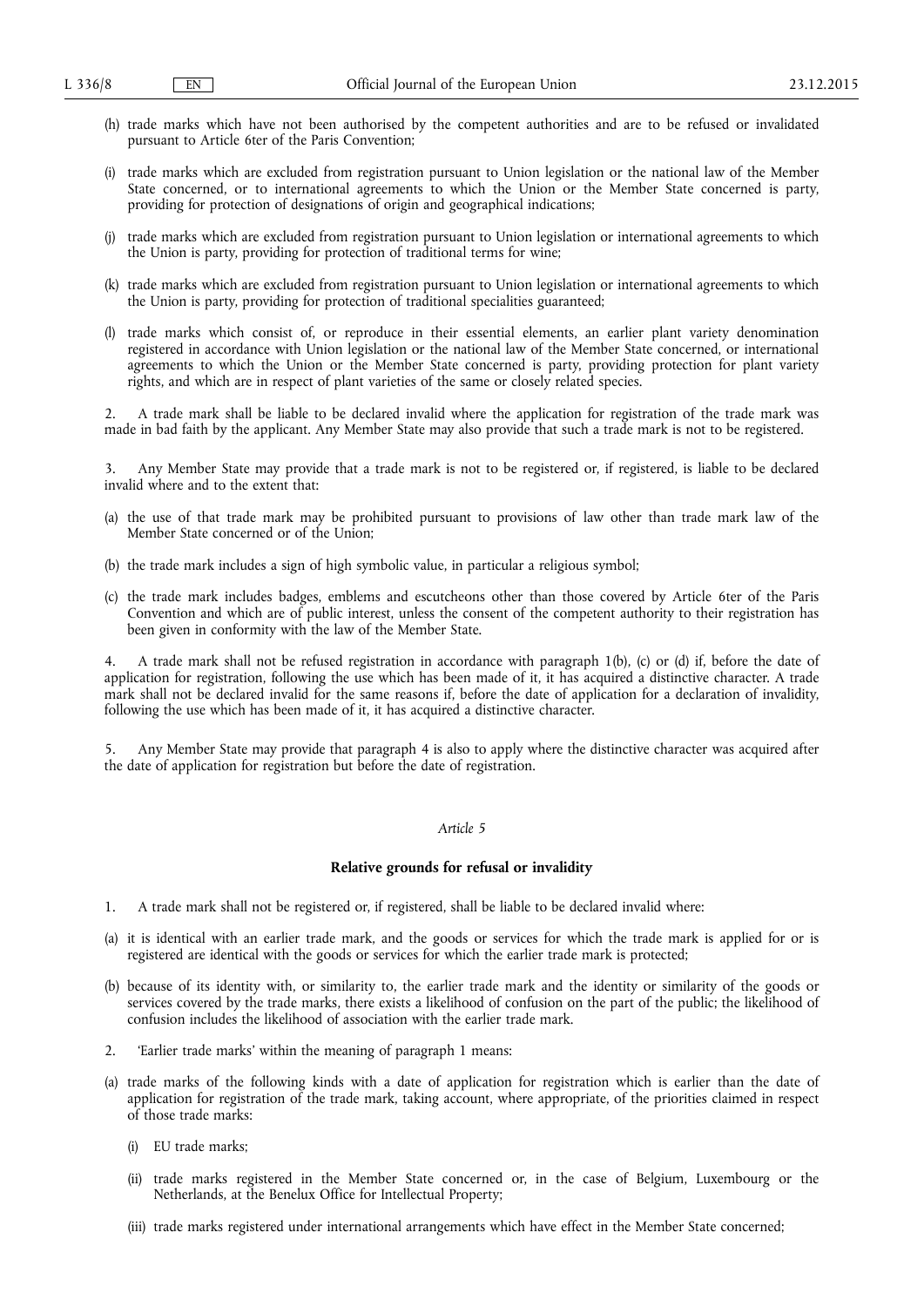- (b) EU trade marks which validly claim seniority, in accordance with Regulation (EC) No 207/2009, of a trade mark referred to in points (a)(ii) and (iii), even when the latter trade mark has been surrendered or allowed to lapse;
- (c) applications for the trade marks referred to in points (a) and (b), subject to their registration;
- (d) trade marks which, on the date of application for registration of the trade mark, or, where appropriate, of the priority claimed in respect of the application for registration of the trade mark, are well known in the Member State concerned, in the sense in which the words 'well-known' are used in Article 6bis of the Paris Convention.
- 3. Furthermore, a trade mark shall not be registered or, if registered, shall be liable to be declared invalid where:
- (a) it is identical with, or similar to, an earlier trade mark irrespective of whether the goods or services for which it is applied or registered are identical with, similar to or not similar to those for which the earlier trade mark is registered, where the earlier trade mark has a reputation in the Member State in respect of which registration is applied for or in which the trade mark is registered or, in the case of an EU trade mark, has a reputation in the Union and the use of the later trade mark without due cause would take unfair advantage of, or be detrimental to, the distinctive character or the repute of the earlier trade mark;
- (b) an agent or representative of the proprietor of the trade mark applies for registration thereof in his own name without the proprietor's authorisation, unless the agent or representative justifies his action;
- (c) and to the extent that, pursuant to Union legislation or the law of the Member State concerned providing for protection of designations of origin and geographical indications:
	- (i) an application for a designation of origin or a geographical indication had already been submitted in accordance with Union legislation or the law of the Member State concerned prior to the date of application for registration of the trade mark or the date of the priority claimed for the application, subject to its subsequent registration;
	- (ii) that designation of origin or geographical indication confers on the person authorised under the relevant law to exercise the rights arising therefrom the right to prohibit the use of a subsequent trade mark.

4. Any Member State may provide that a trade mark is not to be registered or, if registered, is liable to be declared invalid where, and to the extent that:

- (a) rights to a non-registered trade mark or to another sign used in the course of trade were acquired prior to the date of application for registration of the subsequent trade mark, or the date of the priority claimed for the application for registration of the subsequent trade mark, and that non-registered trade mark or other sign confers on its proprietor the right to prohibit the use of a subsequent trade mark;
- (b) the use of the trade mark may be prohibited by virtue of an earlier right, other than the rights referred to in paragraph 2 and point (a) of this paragraph, and in particular:
	- (i) a right to a name;
	- (ii) a right of personal portrayal;
	- (iii) a copyright;
	- (iv) an industrial property right;
- (c) the trade mark is liable to be confused with an earlier trade mark protected abroad, provided that, at the date of the application, the applicant was acting in bad faith.

The Member States shall ensure that in appropriate circumstances there is no obligation to refuse registration or to declare a trade mark invalid where the proprietor of the earlier trade mark or other earlier right consents to the registration of the later trade mark.

6. Any Member State may provide that, by way of derogation from paragraphs 1 to 5, the grounds for refusal of registration or invalidity in force in that Member State prior to the date of the entry into force of the provisions necessary to comply with Directive 89/104/EEC are to apply to trade marks for which an application has been made prior to that date.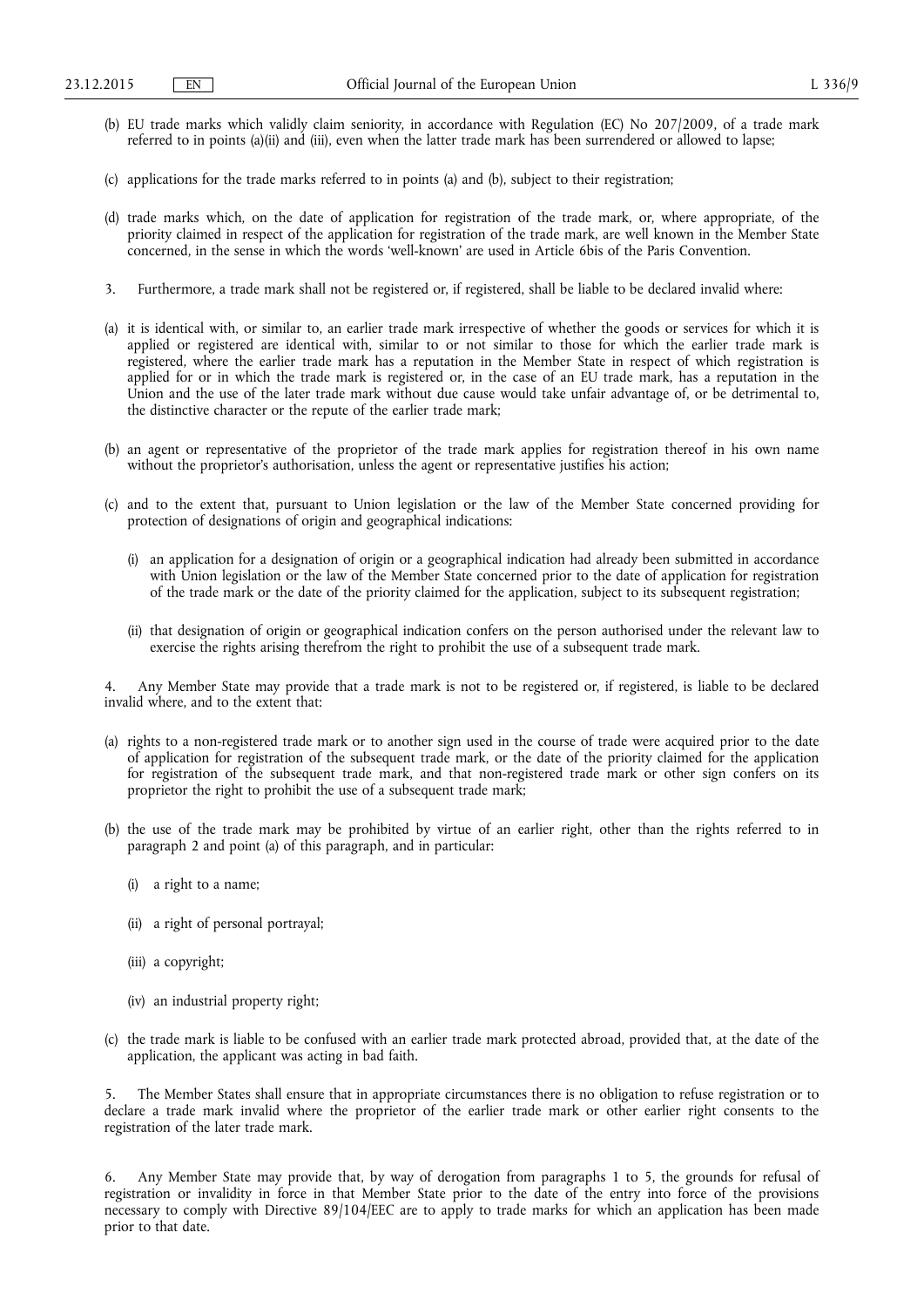#### **Establishment** a posteriori **of invalidity or revocation of a trade mark**

Where the seniority of a national trade mark or of a trade mark registered under international arrangements having effect in the Member State, which has been surrendered or allowed to lapse, is claimed for an EU trade mark, the invalidity or revocation of the trade mark providing the basis for the seniority claim may be established *a posteriori*, provided that the invalidity or revocation could have been declared at the time the mark was surrendered or allowed to lapse. In such a case, the seniority shall cease to produce its effects.

# *Article 7*

## **Grounds for refusal or invalidity relating to only some of the goods or services**

Where grounds for refusal of registration or for invalidity of a trade mark exist in respect of only some of the goods or services for which that trade mark has been applied or registered, refusal of registration or invalidity shall cover those goods or services only.

# *Article 8*

# **Lack of distinctive character or of reputation of an earlier trade mark precluding a declaration of invalidity of a registered trade mark**

An application for a declaration of invalidity on the basis of an earlier trade mark shall not succeed at the date of application for invalidation if it would not have been successful at the filing date or the priority date of the later trade mark for any of the following reasons:

- (a) the earlier trade mark, liable to be declared invalid pursuant to Article  $4(1)(b)$ , (c) or (d), had not yet acquired a distinctive character as referred to in Article 4(4);
- (b) the application for a declaration of invalidity is based on Article  $5(1)(b)$  and the earlier trade mark had not yet become sufficiently distinctive to support a finding of likelihood of confusion within the meaning of Article 5(1)(b);
- (c) the application for a declaration of invalidity is based on Article 5(3)(a) and the earlier trade mark had not yet acquired a reputation within the meaning of Article 5(3)(a).

# *Article 9*

# **Preclusion of a declaration of invalidity due to acquiescence**

1. Where, in a Member State, the proprietor of an earlier trade mark as referred to in Article 5(2) or Article 5(3)(a) has acquiesced, for a period of five successive years, in the use of a later trade mark registered in that Member State while being aware of such use, that proprietor shall no longer be entitled on the basis of the earlier trade mark to apply for a declaration that the later trade mark is invalid in respect of the goods or services for which the later trade mark has been used, unless registration of the later trade mark was applied for in bad faith.

2. Member States may provide that paragraph 1 of this Article is to apply to the proprietor of any other earlier right referred to in Article  $5(4)(a)$  or (b).

In the cases referred to in paragraphs 1 and 2, the proprietor of a later registered trade mark shall not be entitled to oppose the use of the earlier right, even though that right may no longer be invoked against the later trade mark.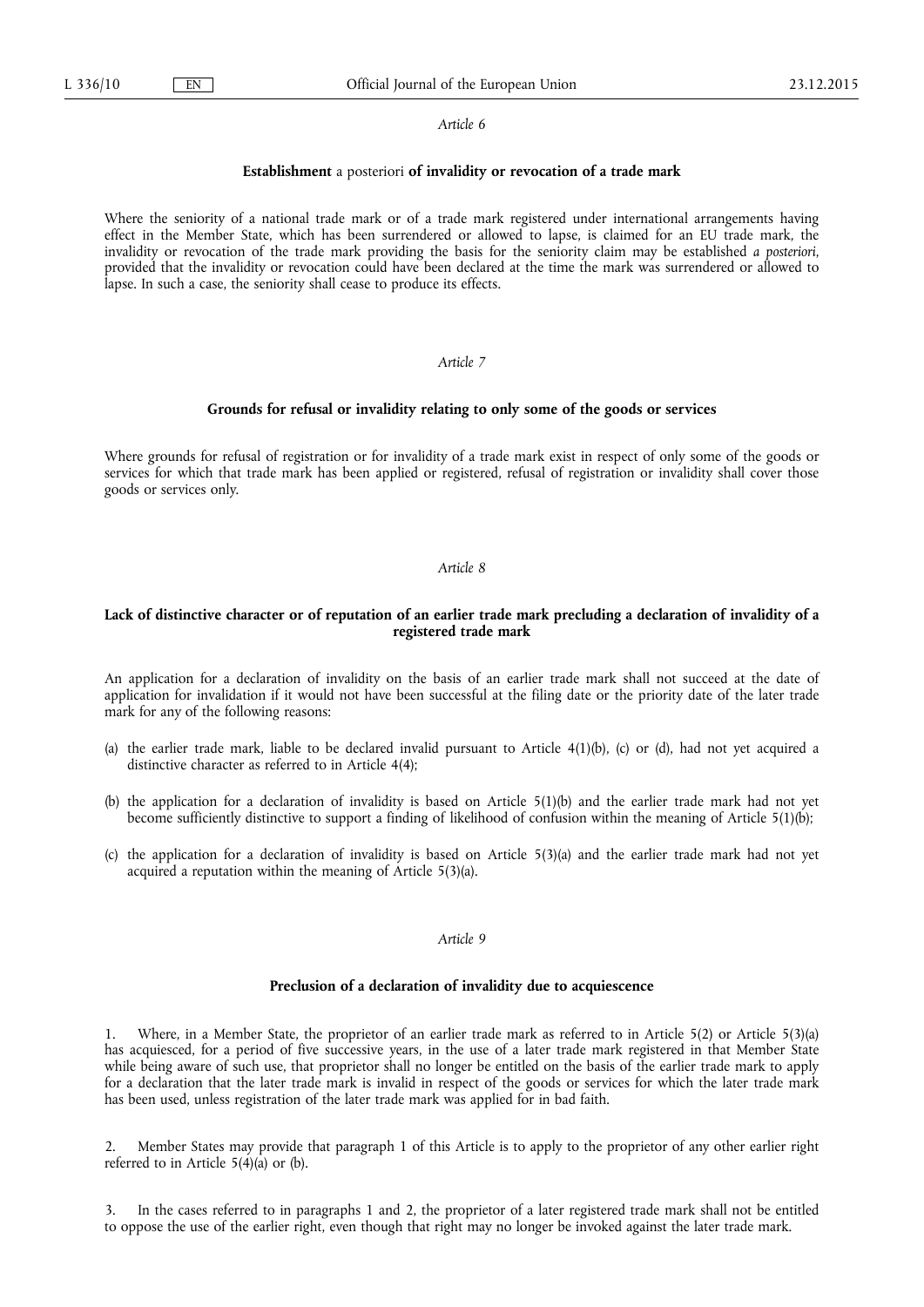#### *SECTION 3*

#### *Rights conferred and limitations*

# *Article 10*

#### **Rights conferred by a trade mark**

1. The registration of a trade mark shall confer on the proprietor exclusive rights therein.

2. Without prejudice to the rights of proprietors acquired before the filing date or the priority date of the registered trade mark, the proprietor of that registered trade mark shall be entitled to prevent all third parties not having his consent from using in the course of trade, in relation to goods or services, any sign where:

- (a) the sign is identical with the trade mark and is used in relation to goods or services which are identical with those for which the trade mark is registered;
- (b) the sign is identical with, or similar to, the trade mark and is used in relation to goods or services which are identical with, or similar to, the goods or services for which the trade mark is registered, if there exists a likelihood of confusion on the part of the public; the likelihood of confusion includes the likelihood of association between the sign and the trade mark;
- (c) the sign is identical with, or similar to, the trade mark irrespective of whether it is used in relation to goods or services which are identical with, similar to, or not similar to, those for which the trade mark is registered, where the latter has a reputation in the Member State and where use of that sign without due cause takes unfair advantage of, or is detrimental to, the distinctive character or the repute of the trade mark.
- 3. The following, in particular, may be prohibited under paragraph 2:
- (a) affixing the sign to the goods or to the packaging thereof;
- (b) offering the goods or putting them on the market, or stocking them for those purposes, under the sign, or offering or supplying services thereunder;
- (c) importing or exporting the goods under the sign;
- (d) using the sign as a trade or company name or part of a trade or company name;
- (e) using the sign on business papers and in advertising;
- (f) using the sign in comparative advertising in a manner that is contrary to Directive 2006/114/EC.

4. Without prejudice to the rights of proprietors acquired before the filing date or the priority date of the registered trade mark, the proprietor of that registered trade mark shall also be entitled to prevent all third parties from bringing goods, in the course of trade, into the Member State where the trade mark is registered, without being released for free circulation there, where such goods, including the packaging thereof, come from third countries and bear without authorisation a trade mark which is identical with the trade mark registered in respect of such goods, or which cannot be distinguished in its essential aspects from that trade mark.

The entitlement of the trade mark proprietor pursuant to the first subparagraph shall lapse if, during the proceedings to determine whether the registered trade mark has been infringed, initiated in accordance with Regulation (EU) No 608/2013, evidence is provided by the declarant or the holder of the goods that the proprietor of the registered trade mark is not entitled to prohibit the placing of the goods on the market in the country of final destination.

5. Where, under the law of a Member State, the use of a sign under the conditions referred to in paragraph 2 (b) or (c) could not be prohibited before the date of entry into force of the provisions necessary to comply with Directive 89/104/EEC in the Member State concerned, the rights conferred by the trade mark may not be relied on to prevent the continued use of the sign.

6. Paragraphs 1, 2, 3 and 5 shall not affect provisions in any Member State relating to the protection against the use of a sign other than use for the purposes of distinguishing goods or services, where use of that sign without due cause takes unfair advantage of, or is detrimental to, the distinctive character or the repute of the trade mark.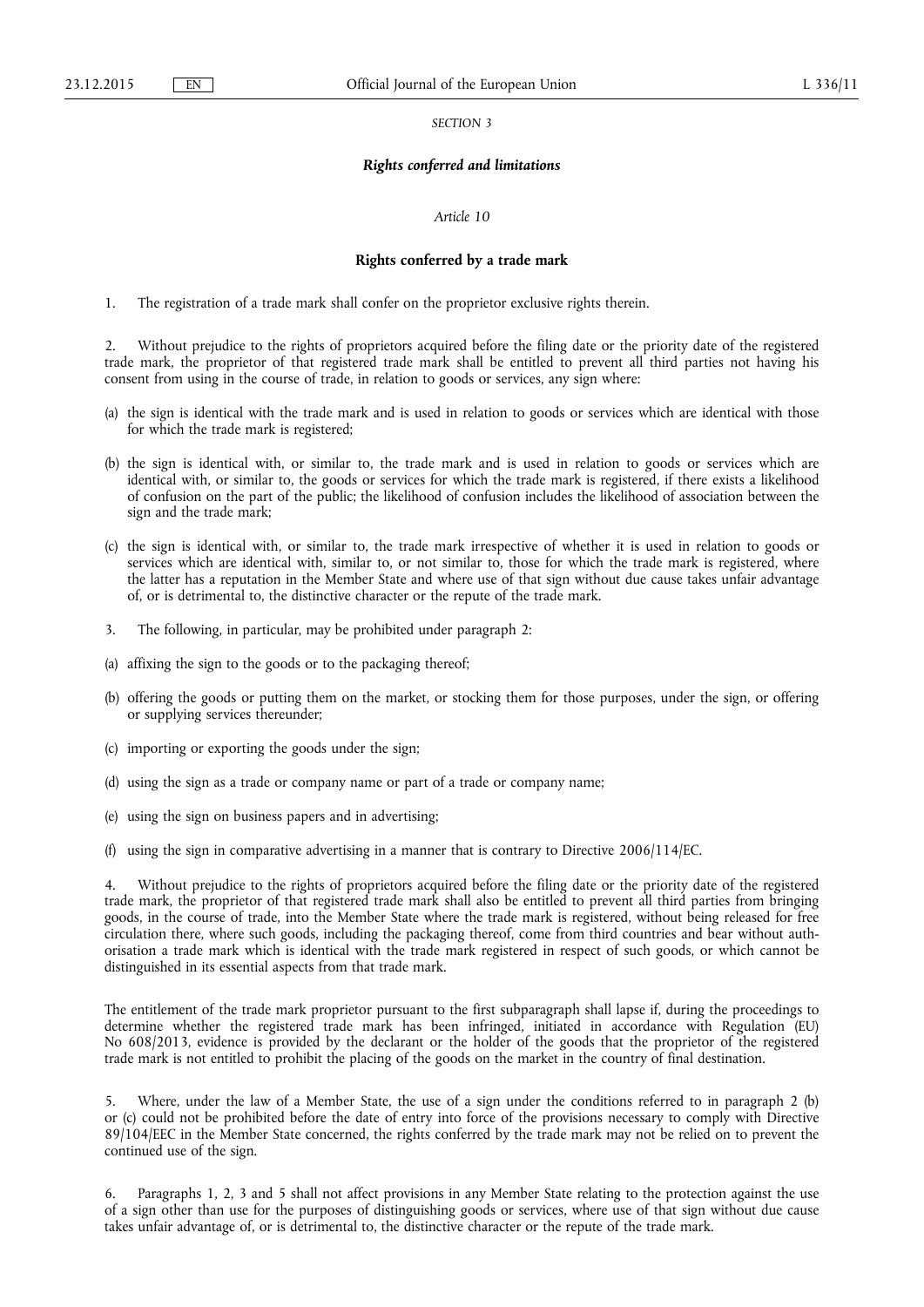# **The right to prohibit preparatory acts in relation to the use of packaging or other means**

Where the risk exists that the packaging, labels, tags, security or authenticity features or devices, or any other means to which the trade mark is affixed, could be used in relation to goods or services and that use would constitute an infringement of the rights of the proprietor of a trade mark under Article 10(2) and (3), the proprietor of that trade mark shall have the right to prohibit the following acts if carried out in the course of trade:

- (a) affixing a sign identical with, or similar to, the trade mark on packaging, labels, tags, security or authenticity features or devices, or any other means to which the mark may be affixed;
- (b) offering or placing on the market, or stocking for those purposes, or importing or exporting, packaging, labels, tags, security or authenticity features or devices, or any other means to which the mark is affixed.

#### *Article 12*

#### **Reproduction of trade marks in dictionaries**

If the reproduction of a trade mark in a dictionary, encyclopaedia or similar reference work, in print or electronic form, gives the impression that it constitutes the generic name of the goods or services for which the trade mark is registered, the publisher of the work shall, at the request of the proprietor of the trade mark, ensure that the reproduction of the trade mark is, without delay, and in the case of works in printed form at the latest in the next edition of the publication, accompanied by an indication that it is a registered trade mark.

# *Article 13*

#### **Prohibition of the use of a trade mark registered in the name of an agent or representative**

1. Where a trade mark is registered in the name of the agent or representative of a person who is the proprietor of that trade mark, without the proprietor's consent, the latter shall be entitled to do either or both of the following:

- (a) oppose the use of the trade mark by his agent or representative;
- (b) demand the assignment of the trade mark in his favour.
- 2. Paragraph 1 shall not apply where the agent or representative justifies his action.

## *Article 14*

## **Limitation of the effects of a trade mark**

- 1. A trade mark shall not entitle the proprietor to prohibit a third party from using, in the course of trade:
- (a) the name or address of the third party, where that third party is a natural person;
- (b) signs or indications which are not distinctive or which concern the kind, quality, quantity, intended purpose, value, geographical origin, the time of production of goods or of rendering of the service, or other characteristics of goods or services;
- (c) the trade mark for the purpose of identifying or referring to goods or services as those of the proprietor of that trade mark, in particular, where the use of the trade mark is necessary to indicate the intended purpose of a product or service, in particular as accessories or spare parts.

Paragraph 1 shall only apply where the use made by the third party is in accordance with honest practices in industrial or commercial matters.

3. A trade mark shall not entitle the proprietor to prohibit a third party from using, in the course of trade, an earlier right which only applies in a particular locality, if that right is recognised by the law of the Member State in question and the use of that right is within the limits of the territory in which it is recognised.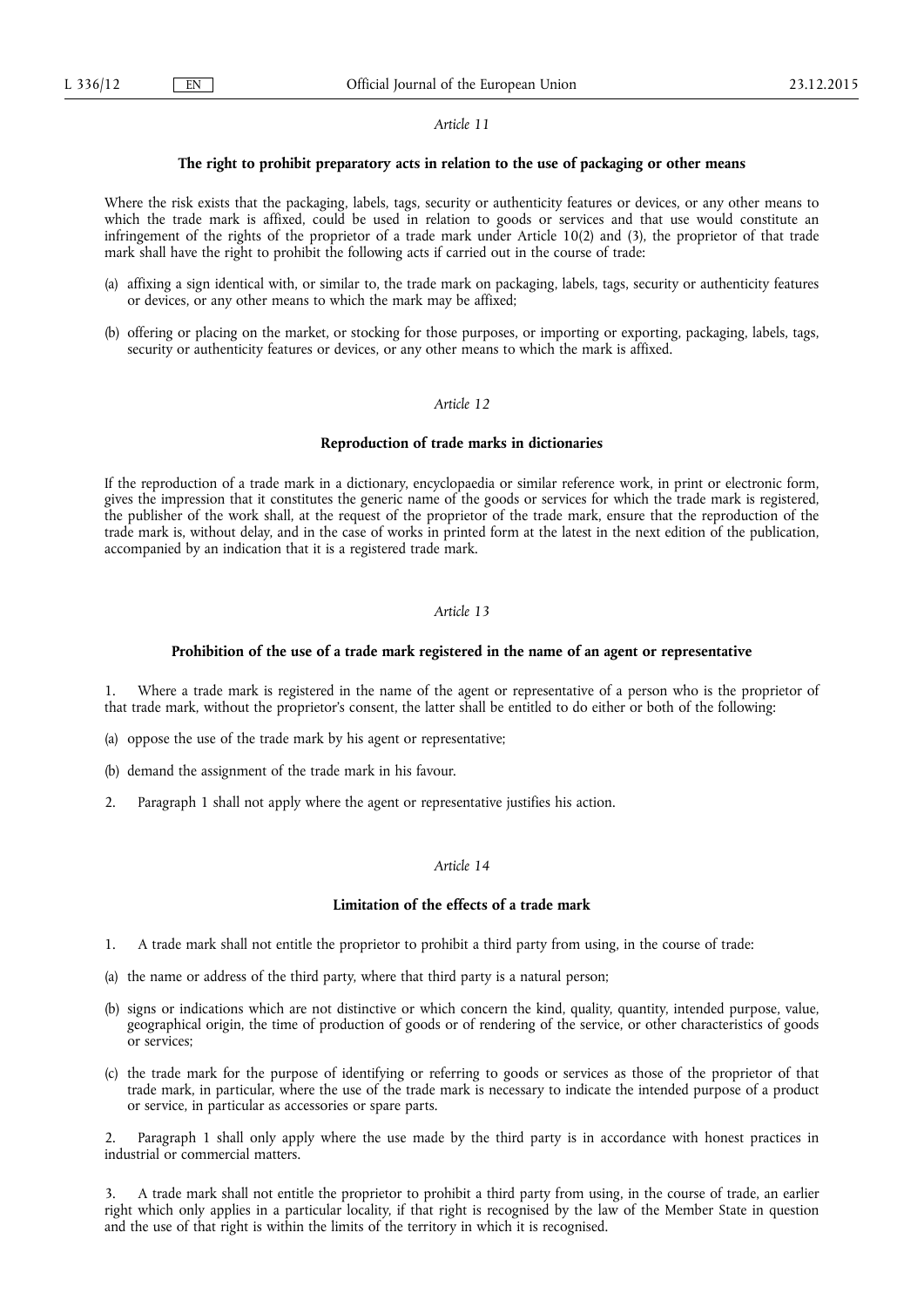# **Exhaustion of the rights conferred by a trade mark**

1. A trade mark shall not entitle the proprietor to prohibit its use in relation to goods which have been put on the market in the Union under that trade mark by the proprietor or with the proprietor's consent.

2. Paragraph 1 shall not apply where there exist legitimate reasons for the proprietor to oppose further commercialisation of the goods, especially where the condition of the goods is changed or impaired after they have been put on the market.

# *Article 16*

# **Use of trade marks**

1. If, within a period of five years following the date of the completion of the registration procedure, the proprietor has not put the trade mark to genuine use in the Member State in connection with the goods or services in respect of which it is registered, or if such use has been suspended during a continuous five-year period, the trade mark shall be subject to the limits and sanctions provided for in Article 17, Article 19(1), Article 44(1) and (2), and Article 46(3) and (4), unless there are proper reasons for non-use.

2. Where a Member State provides for opposition proceedings following registration, the five-year period referred to in paragraph 1 shall be calculated from the date when the mark can no longer be opposed or, in the event that an opposition has been lodged, from the date when a decision terminating the opposition proceedings became final or the opposition was withdrawn.

3. With regard to trade marks registered under international arrangements and having effect in the Member State, the five-year period referred to in paragraph 1 shall be calculated from the date when the mark can no longer be rejected or opposed. Where an opposition has been lodged or when an objection on absolute or relative grounds has been notified, the period shall be calculated from the date when a decision terminating the opposition proceedings or a ruling on absolute or relative grounds for refusal became final or the opposition was withdrawn.

4. The date of commencement of the five-year period, as referred to in paragraphs 1 and 2, shall be entered in the register.

- 5. The following shall also constitute use within the meaning of paragraph 1:
- (a) use of the trade mark in a form differing in elements which do not alter the distinctive character of the mark in the form in which it was registered, regardless of whether or not the trade mark in the form as used is also registered in the name of the proprietor;
- (b) affixing of the trade mark to goods or to the packaging thereof in the Member State concerned solely for export purposes.
- 6. Use of the trade mark with the consent of the proprietor shall be deemed to constitute use by the proprietor.

# *Article 17*

# **Non-use as defence in infringement proceedings**

The proprietor of a trade mark shall be entitled to prohibit the use of a sign only to the extent that the proprietor's rights are not liable to be revoked pursuant to Article 19 at the time the infringement action is brought. If the defendant so requests, the proprietor of the trade mark shall furnish proof that, during the five-year period preceding the date of bringing the action, the trade mark has been put to genuine use as provided in Article 16 in connection with the goods or services in respect of which it is registered and which are cited as justification for the action, or that there are proper reasons for non-use, provided that the registration procedure of the trade mark has at the date of bringing the action been completed for not less than five years.

# *Article 18*

# **Intervening right of the proprietor of a later registered trade mark as defence in infringement proceedings**

1. In infringement proceedings, the proprietor of a trade mark shall not be entitled to prohibit the use of a later registered mark where that later trade mark would not be declared invalid pursuant to Article 8, Article 9(1) or (2) or Article 46(3).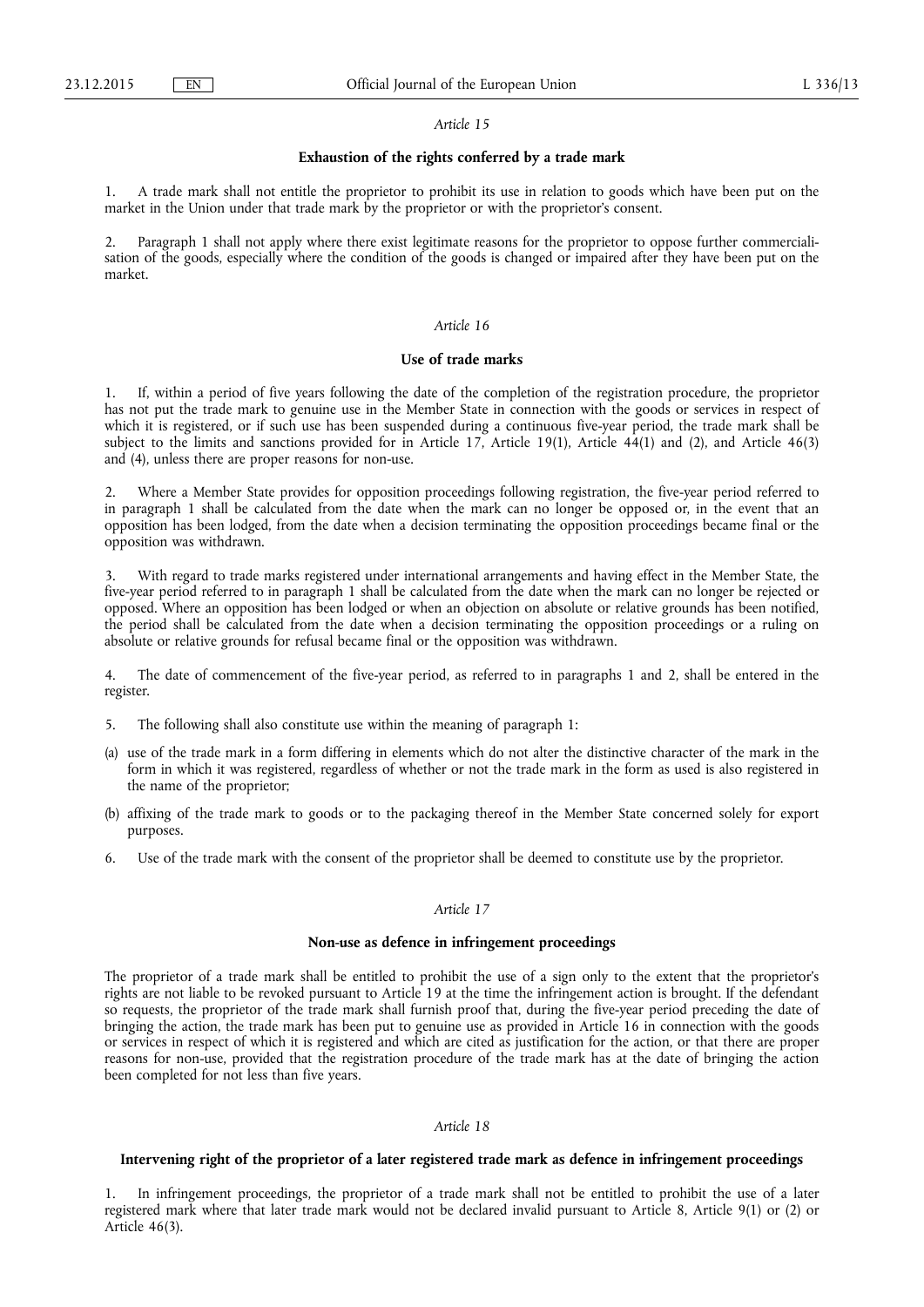2. In infringement proceedings, the proprietor of a trade mark shall not be entitled to prohibit the use of a later registered EU trade mark where that later trade mark would not be declared invalid pursuant to Article 53(1), (3) or (4), 54(1) or (2) or 57(2) of Regulation (EC) No 207/2009.

3. Where the proprietor of a trade mark is not entitled to prohibit the use of a later registered trade mark pursuant to paragraph 1 or 2, the proprietor of that later registered trade mark shall not be entitled to prohibit the use of the earlier trade mark in infringement proceedings, even though that earlier right may no longer be invoked against the later trade mark.

## *SECTION 4*

#### *Revocation of trade mark rights*

# *Article 19*

## **Absence of genuine use as ground for revocation**

1. A trade mark shall be liable to revocation if, within a continuous five-year period, it has not been put to genuine use in the Member State in connection with the goods or services in respect of which it is registered, and there are no proper reasons for non-use.

2. No person may claim that the proprietor's rights in a trade mark should be revoked where, during the interval between expiry of the five-year period and filing of the application for revocation, genuine use of the trade mark has been started or resumed.

3. The commencement or resumption of use within the three-month period preceding the filing of the application for revocation which began at the earliest on expiry of the continuous five-year period of non-use shall be disregarded where preparations for the commencement or resumption occur only after the proprietor becomes aware that the application for revocation may be filed.

## *Article 20*

#### **Trade mark having become generic or misleading indication as grounds for revocation**

A trade mark shall be liable to revocation if, after the date on which it was registered:

- (a) as a result of acts or inactivity of the proprietor, it has become the common name in the trade for a product or service in respect of which it is registered;
- (b) as a result of the use made of it by the proprietor of the trade mark or with the proprietor's consent in respect of the goods or services for which it is registered, it is liable to mislead the public, particularly as to the nature, quality or geographical origin of those goods or services.

#### *Article 21*

# **Revocation relating to only some of the goods or services**

Where grounds for revocation of a trade mark exist in respect of only some of the goods or services for which that trade mark has been registered, revocation shall cover those goods or services only.

# *SECTION 5*

## *Trade marks as objects of property*

# *Article 22*

#### **Transfer of registered trade marks**

1. A trade mark may be transferred, separately from any transfer of the undertaking, in respect of some or all of the goods or services for which it is registered.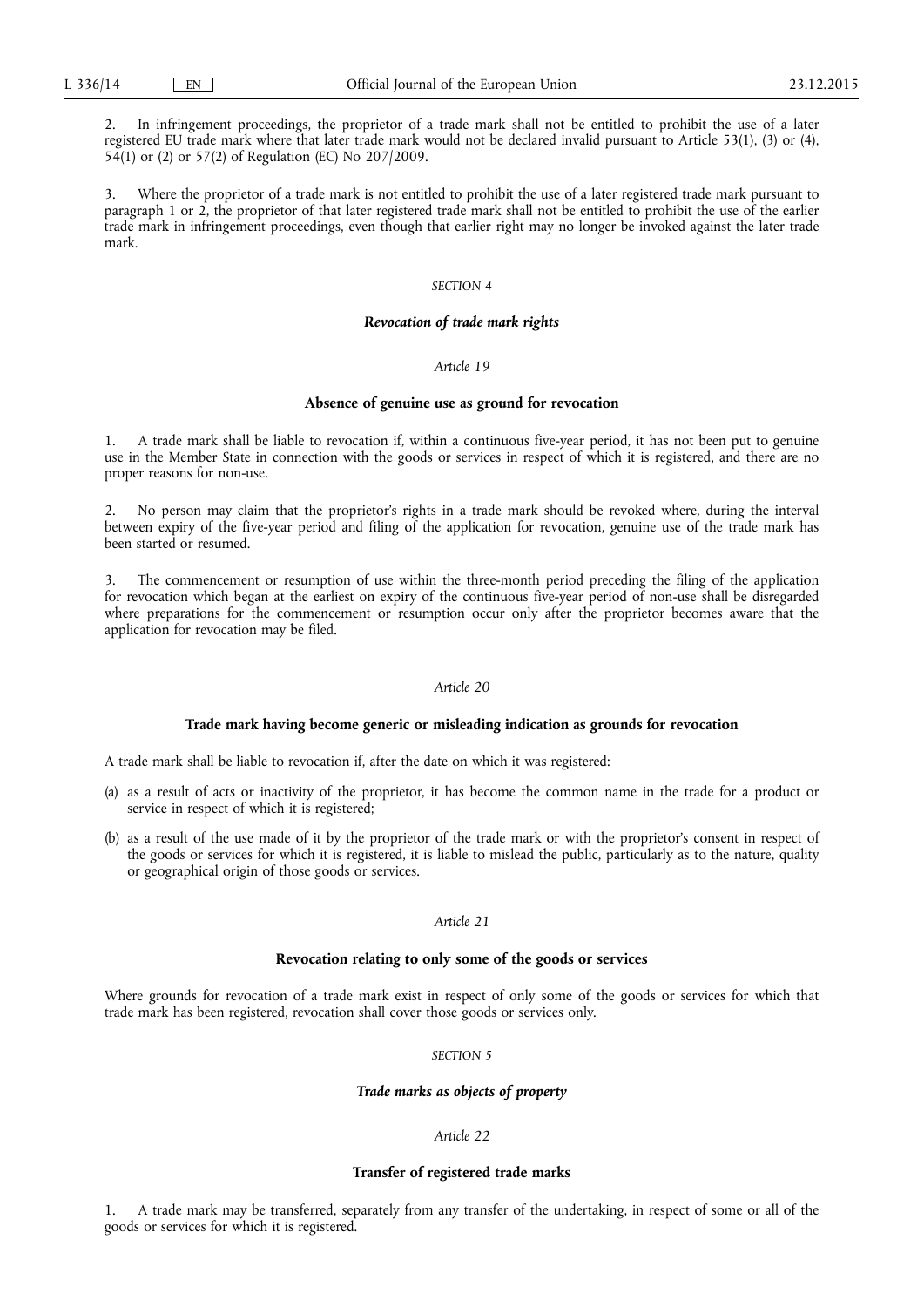2. A transfer of the whole of the undertaking shall include the transfer of the trade mark except where there is agreement to the contrary or circumstances clearly dictate otherwise. This provision shall apply to the contractual obligation to transfer the undertaking.

3. Member States shall have procedures in place to allow for the recordal of transfers in their registers.

# *Article 23*

# *Rights* **in rem**

- 1. A trade mark may, independently of the undertaking, be given as security or be the subject of rights *in rem*.
- 2. Member States shall have procedures in place to allow for the recordal of rights *in rem* in their registers.

# *Article 24*

# **Levy of execution**

- 1. A trade mark may be levied in execution.
- 2. Member States shall have procedures in place to allow for the recordal of levy of execution in their registers.

#### *Article 25*

#### **Licensing**

1. A trade mark may be licensed for some or all of the goods or services for which it is registered and for the whole or part of the Member State concerned. A licence may be exclusive or non-exclusive.

2. The proprietor of a trade mark may invoke the rights conferred by that trade mark against a licensee who contravenes any provision in his licensing contract with regard to:

- (a) its duration;
- (b) the form covered by the registration in which the trade mark may be used;
- (c) the scope of the goods or services for which the licence is granted;
- (d) the territory in which the trade mark may be affixed; or
- (e) the quality of the goods manufactured or of the services provided by the licensee.

3. Without prejudice to the provisions of the licensing contract, the licensee may bring proceedings for infringement of a trade mark only if its proprietor consents thereto. However, the holder of an exclusive licence may bring such proceedings if the proprietor of the trade mark, after formal notice, does not himself bring infringement proceedings within an appropriate period.

4. A licensee shall, for the purpose of obtaining compensation for damage suffered by him, be entitled to intervene in infringement proceedings brought by the proprietor of the trade mark.

5. Member States shall have procedures in place to allow for the recordal of licences in their registers.

# *Article 26*

## **Applications for a trade mark as an object of property**

Articles 22 to 25 shall apply to applications for trade marks.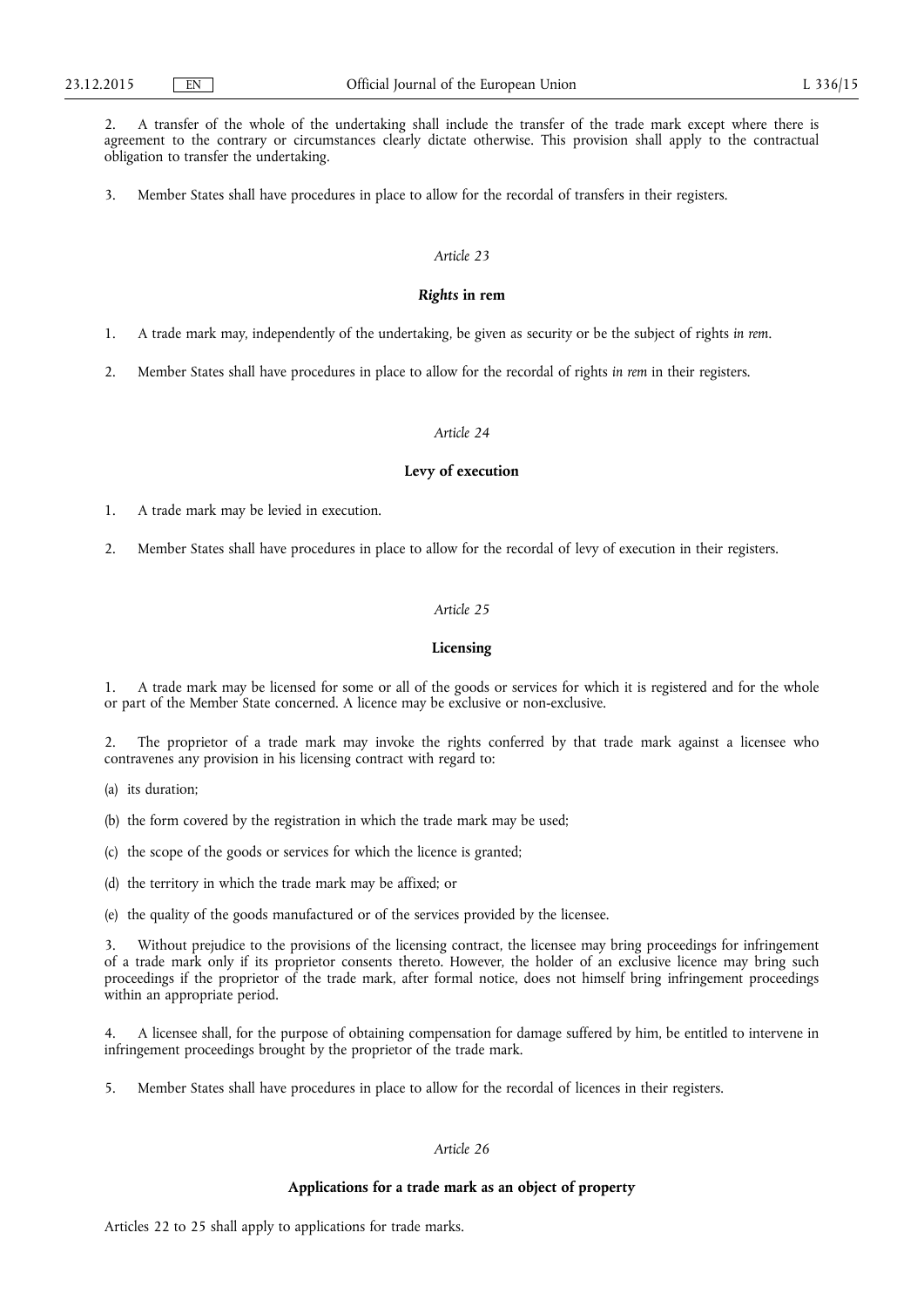#### *SECTION 6*

## *Guarantee or certification marks and collective marks*

## *Article 27*

#### **Definitions**

For the purposes of this Directive, the following definitions apply:

- (a) 'guarantee or certification mark' means a trade mark which is described as such when the mark is applied for and is capable of distinguishing goods or services which are certified by the proprietor of the mark in respect of material, mode of manufacture of goods or performance of services, quality, accuracy or other characteristics, from goods and services which are not so certified;
- (b) 'collective mark' means a trade mark which is described as such when the mark is applied for and is capable of distinguishing the goods or services of the members of an association which is the proprietor of the mark from the goods or services of other undertakings.

#### *Article 28*

#### **Guarantee or certification marks**

1. Member States may provide for the registration of guarantee or certification marks.

2. Any natural or legal person, including institutions, authorities and bodies governed by public law, may apply for guarantee or certification marks provided that such person does not carry on a business involving the supply of goods or services of the kind certified.

Member States may provide that a guarantee or certification mark is not to be registered unless the applicant is competent to certify the goods or services for which the mark is to be registered.

3. Member States may provide that guarantee or certification marks are not to be registered, or are to be revoked or declared invalid, on grounds other than those specified in Articles 4, 19 and 20, where the function of those marks so requires.

4. By way of derogation from Article 4(1)(c), Member States may provide that signs or indications which may serve, in trade, to designate the geographical origin of the goods or services may constitute guarantee or certification marks. Such a guarantee or certification mark shall not entitle the proprietor to prohibit a third party from using in the course of trade such signs or indications, provided that third party uses them in accordance with honest practices in industrial or commercial matters. In particular, such a mark may not be invoked against a third party who is entitled to use a geographical name.

5. The requirements laid down in Article 16 shall be satisfied where genuine use of a guarantee or certification mark in accordance with Article 16 is made by any person who has the authority to use it.

# *Article 29*

# **Collective marks**

1. Member States shall provide for the registration of collective marks.

2. Associations of manufacturers, producers, suppliers of services or traders, which, under the terms of the law governing them, have the capacity in their own name to have rights and obligations, to make contracts or accomplish other legal acts, and to sue and be sued, as well as legal persons governed by public law, may apply for collective marks.

3. By way of derogation from Article 4(1)(c), Member States may provide that signs or indications which may serve, in trade, to designate the geographical origin of the goods or services may constitute collective marks. Such a collective mark shall not entitle the proprietor to prohibit a third party from using, in the course of trade, such signs or indications, provided that third party uses them in accordance with honest practices in industrial or commercial matters. In particular, such a mark may not be invoked against a third party who is entitled to use a geographical name.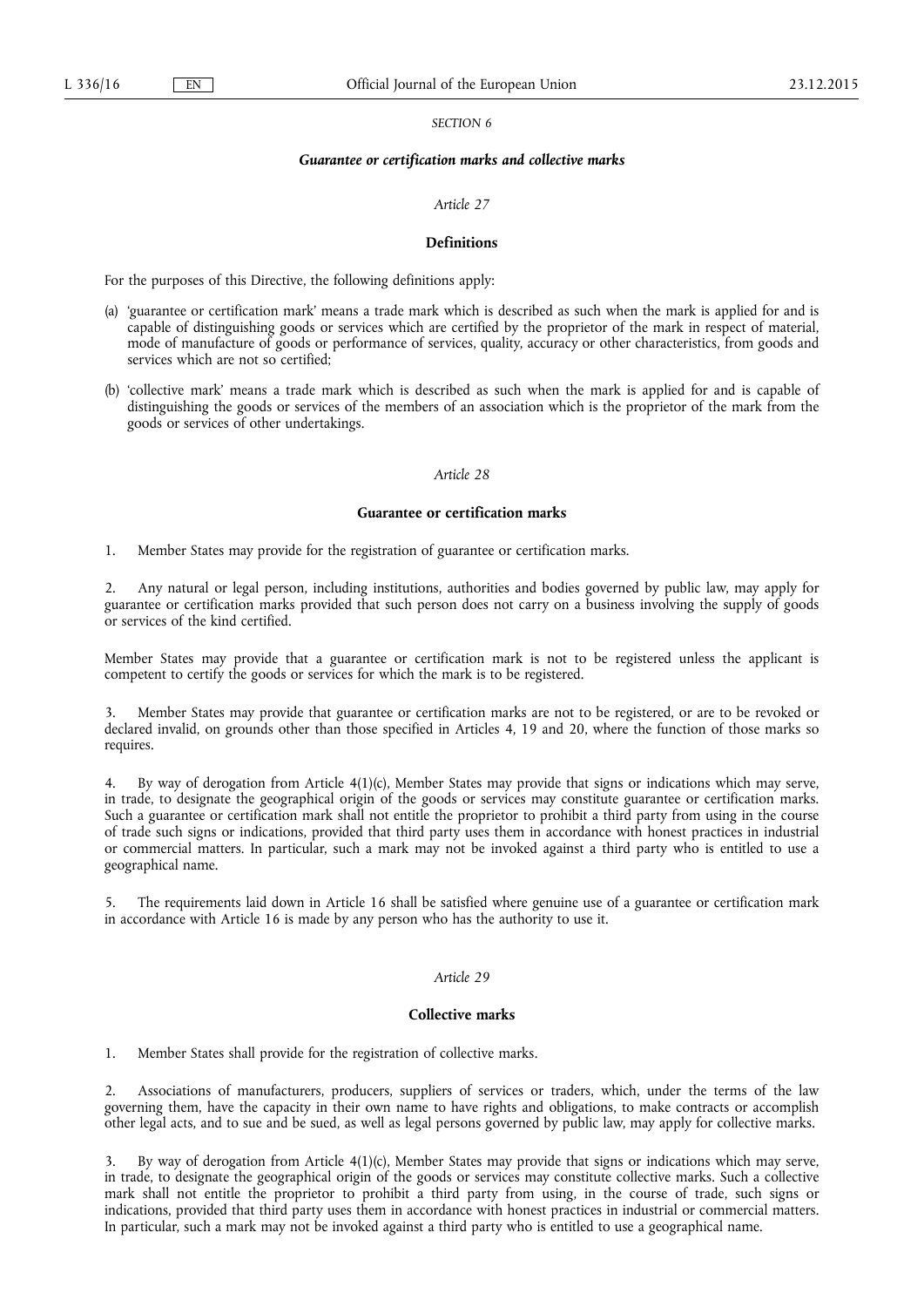# **Regulations governing use of a collective mark**

1. An applicant for a collective mark shall submit the regulations governing its use to the office.

2. The regulations governing use shall specify at least the persons authorised to use the mark, the conditions of membership of the association and the conditions of use of the mark, including sanctions. The regulations governing use of a mark referred to in Article 29(3) shall authorise any person whose goods or services originate in the geographical area concerned to become a member of the association which is the proprietor of the mark, provided that the person fulfils all the other conditions of the regulations.

# *Article 31*

# **Refusal of an application**

1. In addition to the grounds for refusal of a trade mark application provided for in Article 4, where appropriate with the exception of Article 4(1)(c) concerning signs or indications which may serve, in trade, to designate the geographical origin of the goods or services, and Article 5,and without prejudice to the right of an office not to undertake examination *ex officio* of relative grounds, an application for a collective mark shall be refused where the provisions of point (b) of Article 27, Article 29 or Article 30 are not satisfied, or where the regulations governing use of that collective mark are contrary to public policy or to accepted principles of morality.

2. An application for a collective mark shall also be refused if the public is liable to be misled as regards the character or the significance of the mark, in particular if it is likely to be taken to be something other than a collective mark.

3. An application shall not be refused if the applicant, as a result of amendment of the regulations governing use of the collective mark, meets the requirements referred to in paragraphs 1 and 2.

# *Article 32*

# **Use of collective marks**

The requirements of Article 16 shall be satisfied where genuine use of a collective mark in accordance with that Article is made by any person who has authority to use it.

# *Article 33*

# **Amendments to the regulations governing use of a collective mark**

1. The proprietor of a collective mark shall submit to the office any amended regulations governing use.

2. Amendments to the regulations governing use shall be mentioned in the register unless the amended regulations do not satisfy the requirements of Article 30 or involve one of the grounds for refusal referred to in Article 31.

3. For the purposes of this Directive, amendments to the regulations governing use shall take effect only from the date of entry of the mention of those amendments in the register.

# *Article 34*

# **Persons entitled to bring an action for infringement**

1. Article 25(3) and (4) shall apply to every person who has the authority to use a collective mark.

2. The proprietor of a collective mark shall be entitled to claim compensation on behalf of persons who have authority to use the mark where those persons have sustained damage as a result of unauthorised use of the mark.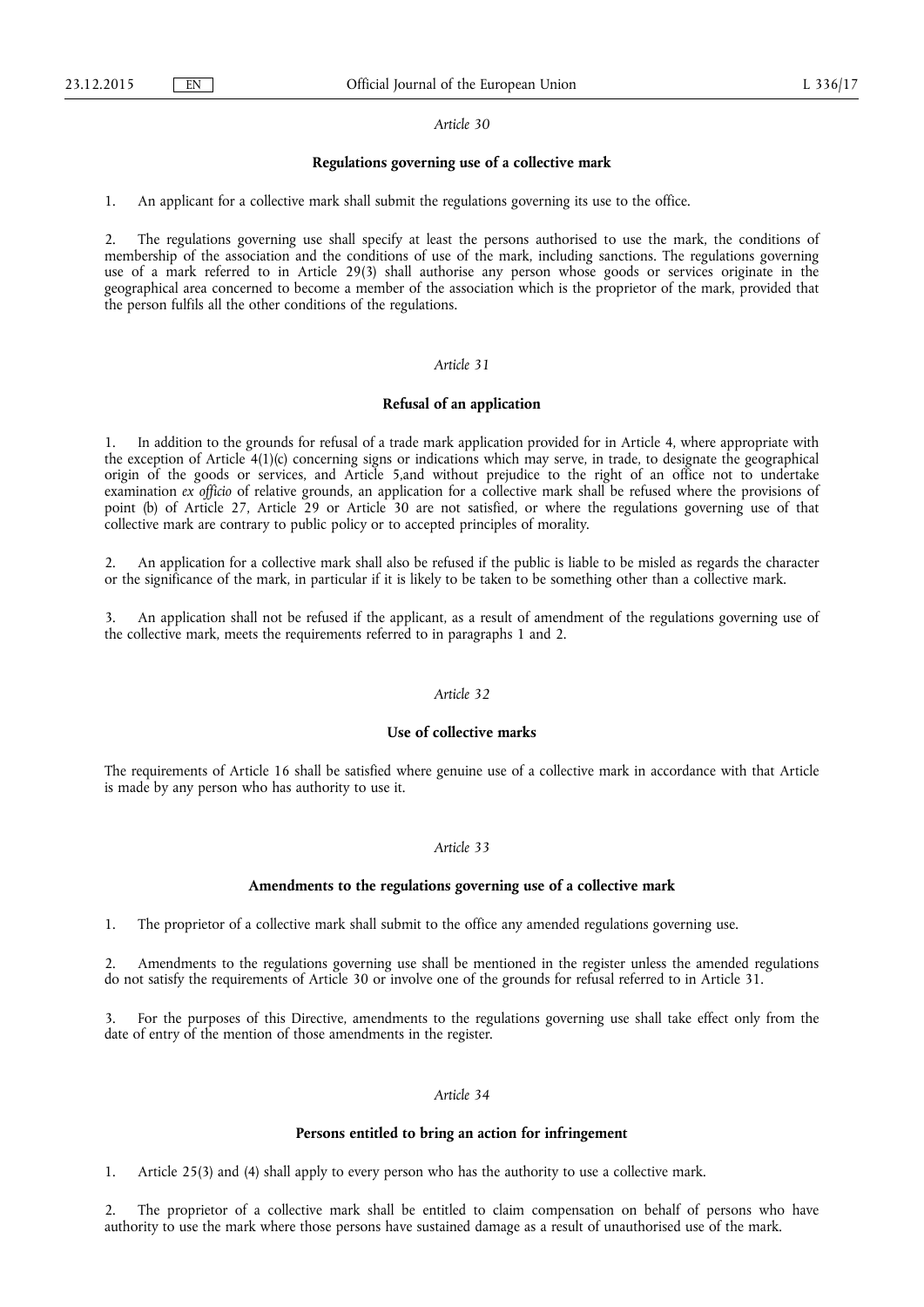# **Additional grounds for revocation**

In addition to the grounds for revocation provided for in Articles 19 and 20, the rights of the proprietor of a collective mark shall be revoked on the following grounds:

- (a) the proprietor does not take reasonable steps to prevent the mark being used in a manner that is incompatible with the conditions of use laid down in the regulations governing use, including any amendments thereto mentioned in the register;
- (b) the manner in which the mark has been used by authorised persons has caused it to become liable to mislead the public in the manner referred to in Article 31(2);
- (c) an amendment to the regulations governing use of the mark has been mentioned in the register in breach of Article 33(2), unless the proprietor of the mark, by further amending the regulations governing use, complies with the requirements of that Article.

# *Article 36*

## **Additional grounds for invalidity**

In addition to the grounds for invalidity provided for in Article 4, where appropriate with the exception of Article 4(1)(c) concerning signs or indications which may serve, in trade, to designate the geographical origin of the goods or services, and Article 5, a collective mark which is registered in breach of Article 31 shall be declared invalid unless the proprietor of the mark, by amending the regulations governing use, complies with the requirements of Article 31.

# CHAPTER 3

# **PROCEDURES**

## *SECTION 1*

# *Application and registration*

#### *Article 37*

# **Application requirements**

- 1. An application for registration of a trade mark shall contain at least all of the following:
- (a) a request for registration;
- (b) information identifying the applicant;
- (c) a list of the goods or services in respect of which the registration is requested;
- (d) a representation of the trade mark, which satisfies the requirements set out in point (b) of Article 3.

2. The application for a trade mark shall be subject to the payment of a fee determined by the Member State concerned.

#### *Article 38*

## **Date of filing**

1. The date of filing of a trade mark application shall be the date on which the documents containing the information specified in Article 37(1) are filed with the office by the applicant.

2. Member States may, in addition, provide that the accordance of the date of filing is to be subject to the payment of a fee as referred to in Article 37(2).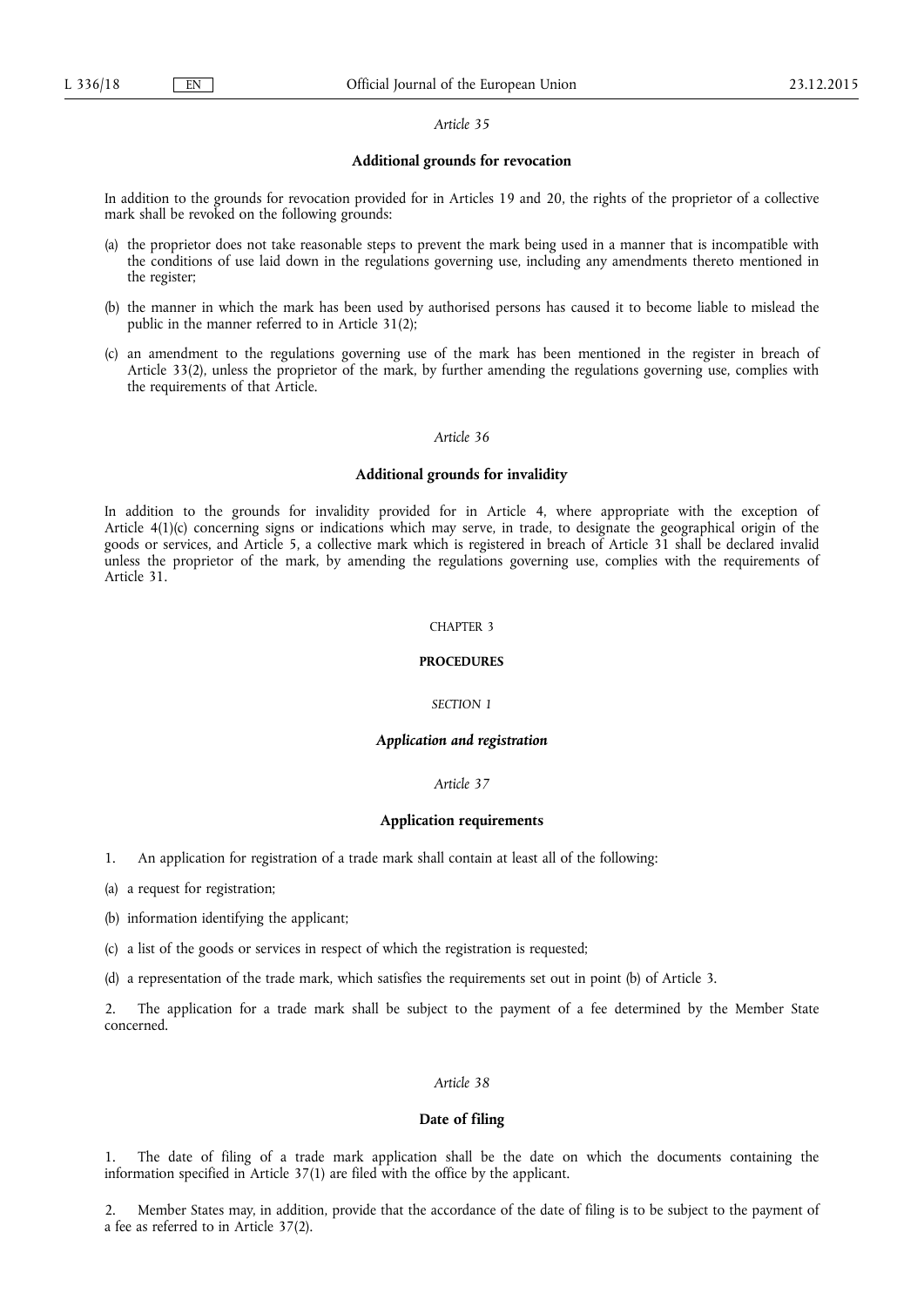# **Designation and classification of goods and services**

1. The goods and services in respect of which trade mark registration is applied for shall be classified in conformity with the system of classification established by the Nice Agreement Concerning the International Classification of Goods and Services for the Purposes of the Registration of Marks of 15 June 1957 ('the Nice Classification').

2. The goods and services for which protection is sought shall be identified by the applicant with sufficient clarity and precision to enable the competent authorities and economic operators, on that sole basis, to determine the extent of the protection sought.

3. For the purposes of paragraph 2, the general indications included in the class headings of the Nice Classification or other general terms may be used, provided that they comply with the requisite standards of clarity and precision set out in this Article.

4. The office shall reject an application in respect of indications or terms which are unclear or imprecise, where the applicant does not suggest an acceptable wording within a period set by the office to that effect.

5. The use of general terms, including the general indications of the class headings of the Nice Classification, shall be interpreted as including all the goods or services clearly covered by the literal meaning of the indication or term. The use of such terms or indications shall not be interpreted as comprising a claim to goods or services which cannot be so understood.

6. Where the applicant requests registration for more than one class, the applicant shall group the goods and services according to the classes of the Nice Classification, each group being preceded by the number of the class to which that group of goods or services belongs, and shall present them in the order of the classes.

7. Goods and services shall not be regarded as being similar to each other on the ground that they appear in the same class under the Nice Classification. Goods and services shall not be regarded as being dissimilar from each other on the ground that they appear in different classes under the Nice Classification.

## *Article 40*

# **Observations by third parties**

1. Member States may provide that prior to registration of a trade mark, any natural or legal person and any group or body representing manufacturers, producers, suppliers of services, traders or consumers may submit to the office written observations, explaining on which grounds the trade mark should not be registered *ex officio*.

Persons and groups or bodies, as referred to in the first subparagraph, shall not be parties to the proceedings before the office.

2. In addition to the grounds referred to in paragraph 1 of this Article, any natural or legal person and any group or body representing manufacturers, producers, suppliers of services, traders or consumers may submit to the office written observations based on the particular grounds on which the application for a collective mark should be refused under Article 31(1) and (2). This provision may be extended to cover certification and guarantee marks where regulated in Member States.

# *Article 41*

# **Division of applications and registrations**

The applicant or proprietor may divide a national trade mark application or registration into two or more separate applications or registrations by sending a declaration to the office and indicating for each divisional application or registration the goods or services covered by the original application or registration which are to be covered by the divisional applications or registrations.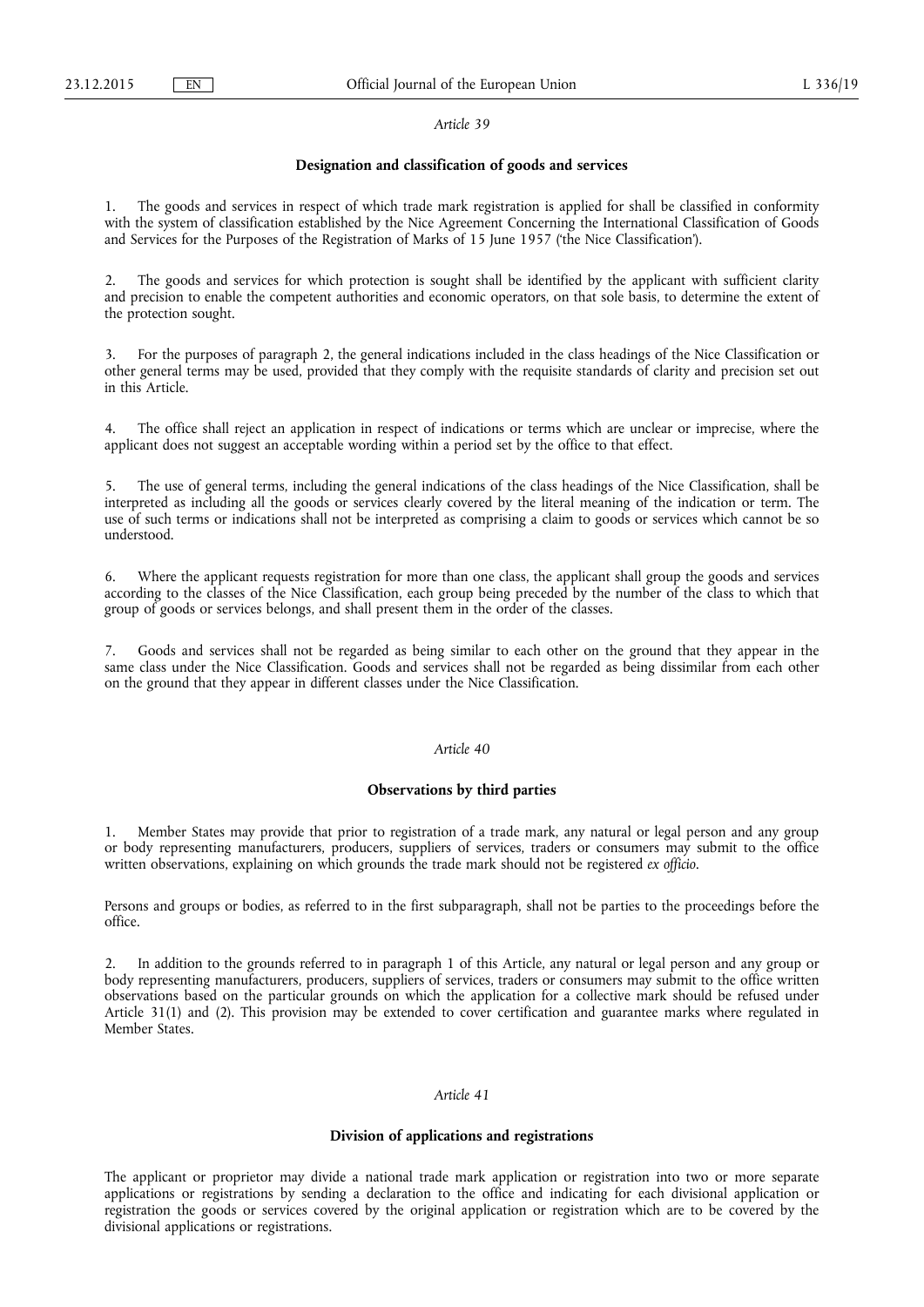# **Class fees**

Member States may provide that the application and renewal of a trade mark is to be subject to an additional fee for each class of goods and services beyond the first class.

#### *SECTION 2*

#### *Procedures for opposition, revocation and invalidity*

## *Article 43*

## **Opposition procedure**

1. Member States shall provide for an efficient and expeditious administrative procedure before their offices for opposing the registration of a trade mark application on the grounds provided for in Article 5.

2. The administrative procedure referred to in paragraph 1 of this Article shall at least provide that the proprietor of an earlier trade mark as referred to in Article 5(2) and Article 5(3)(a), and the person authorised under the relevant law to exercise the rights arising from a protected designation of origin or geographical indication as referred to in Article 5(3)(c) shall be entitled to file a notice of opposition. A notice of opposition may be filed on the basis of one or more earlier rights, provided that they all belong to the same proprietor, and on the basis of part or the totality of the goods or services in respect of which the earlier right is protected or applied for, and may be directed against part or the totality of the goods or services in respect of which the contested mark is applied for.

3. The parties shall be granted, at their joint request, a minimum of two months in the opposition proceedings in order to allow for the possibility of a friendly settlement between the opposing party and the applicant.

# *Article 44*

## **Non-use as defence in opposition proceedings**

1. In opposition proceedings pursuant to Article 43, where at the filing date or date of priority of the later trade mark, the five-year period within which the earlier trade mark must have been put to genuine use as provided for in Article 16 had expired, at the request of the applicant, the proprietor of the earlier trade mark who has given notice of opposition shall furnish proof that the earlier trade mark has been put to genuine use as provided for in Article 16 during the five-year period preceding the filing date or date of priority of the later trade mark, or that proper reasons for non-use existed. In the absence of proof to this effect, the opposition shall be rejected.

If the earlier trade mark has been used in relation to only part of the goods or services for which it is registered, it shall, for the purpose of the examination of the opposition as provided for in paragraph 1, be deemed to be registered in respect of that part of the goods or services only.

3. Paragraphs 1 and 2 of this Article shall also apply where the earlier trade mark is an EU trade mark. In such a case, the genuine use of the EU trade mark shall be determined in accordance with Article 15 of Regulation (EC) No 207/2009.

# *Article 45*

# **Procedure for revocation or declaration of invalidity**

1. Without prejudice to the right of the parties to appeal to the courts, Member States shall provide for an efficient and expeditious administrative procedure before their offices for the revocation or declaration of invalidity of a trade mark.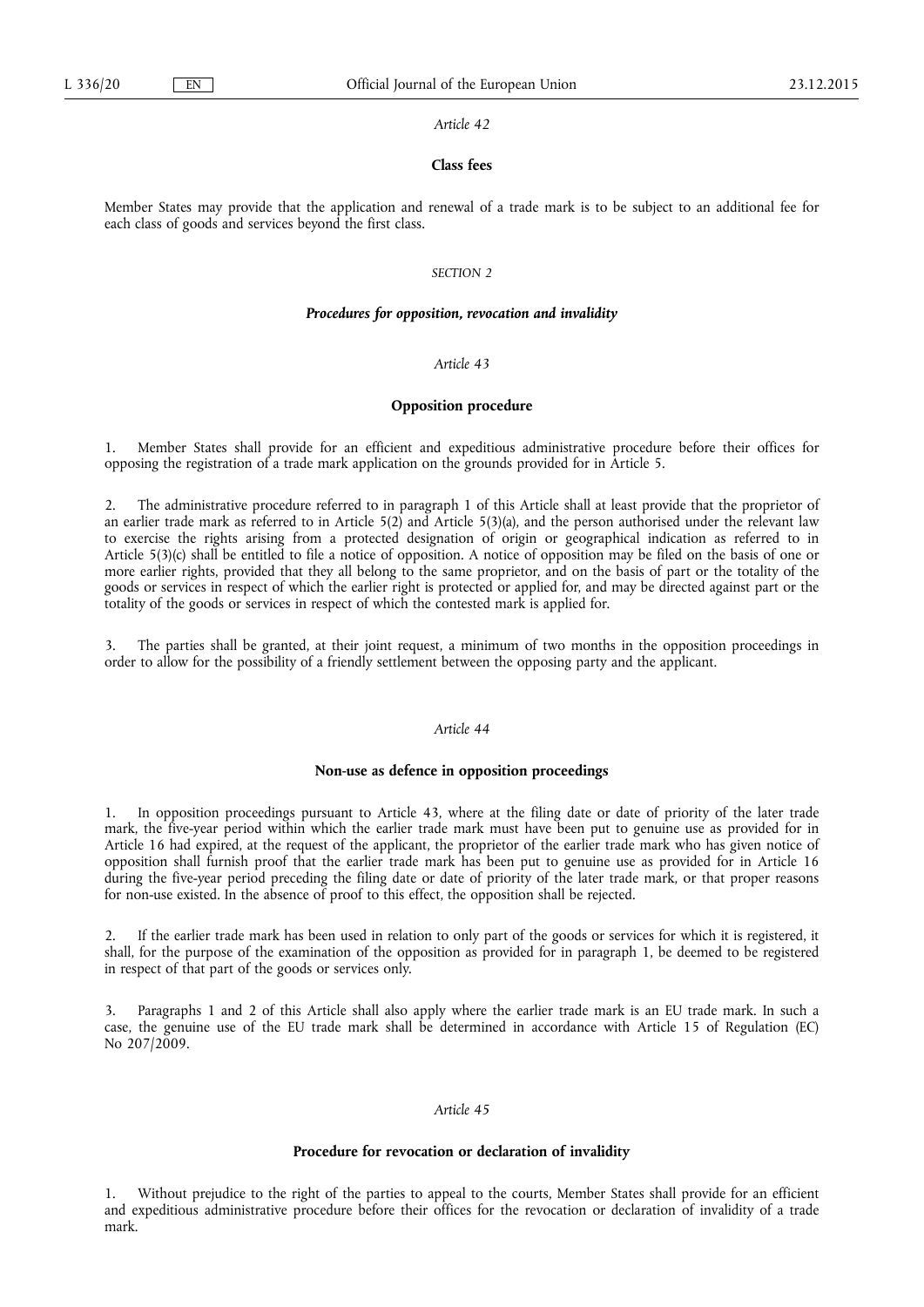2. The administrative procedure for revocation shall provide that the trade mark is to be revoked on the grounds provided for in Articles 19 and 20.

3. The administrative procedure for invalidity shall provide that the trade mark is to be declared invalid at least on the following grounds:

- (a) the trade mark should not have been registered because it does not comply with the requirements provided for in Article 4;
- (b) the trade mark should not have been registered because of the existence of an earlier right within the meaning of Article 5(1) to (3).

4. The administrative procedure shall provide that at least the following are to be entitled to file an application for revocation or for a declaration of invalidity:

- (a) in the case of paragraph 2 and paragraph 3(a), any natural or legal person and any group or body set up for the purpose of representing the interests of manufacturers, producers, suppliers of services, traders or consumers, and which, under the terms of the law governing it, has the capacity to sue in its own name and to be sued;
- (b) in the case of paragraph 3(b) of this Article, the proprietor of an earlier trade mark as referred to in Article 5(2) and Article 5(3)(a), and the person authorised under the relevant law to exercise the rights arising from a protected designation of origin or geographical indication as referred to in Article 5(3)(c).

5. An application for revocation or for a declaration of invalidity may be directed against a part or the totality of the goods or services in respect of which the contested mark is registered.

6. An application for a declaration of invalidity may be filed on the basis of one or more earlier rights, provided they all belong to the same proprietor.

# *Article 46*

# **Non-use as a defence in proceedings seeking a declaration of invalidity**

1. In proceedings for a declaration of invalidity based on a registered trade mark with an earlier filing date or priority date, if the proprietor of the later trade mark so requests, the proprietor of the earlier trade mark shall furnish proof that, during the five-year period preceding the date of the application for a declaration of invalidity, the earlier trade mark has been put to genuine use, as provided for in Article 16, in connection with the goods or services in respect of which it is registered and which are cited as justification for the application, or that there are proper reasons for nonuse, provided that the registration process of the earlier trade mark has at the date of the application for a declaration of invalidity been completed for not less than five years.

2. Where, at the filing date or date of priority of the later trade mark, the five-year period within which the earlier trade mark was to have been put to genuine use, as provided for in Article 16, had expired, the proprietor of the earlier trade mark shall, in addition to the proof required under paragraph 1 of this Article, furnish proof that the trade mark was put to genuine use during the five-year period preceding the filing date or date of priority, or that proper reasons for non-use existed.

3. In the absence of the proof referred to in paragraphs 1 and 2, an application for a declaration of invalidity on the basis of an earlier trade mark shall be rejected.

4. If the earlier trade mark has been used in accordance with Article 16 in relation to only part of the goods or services for which it is registered, it shall, for the purpose of the examination of the application for a declaration of invalidity, be deemed to be registered in respect of that part of the goods or services only.

5. Paragraphs 1 to 4 of this Article shall also apply where the earlier trade mark is an EU trade mark. In such a case, genuine use of the EU trade mark shall be determined in accordance with Article 15 of Regulation (EC) No 207/2009.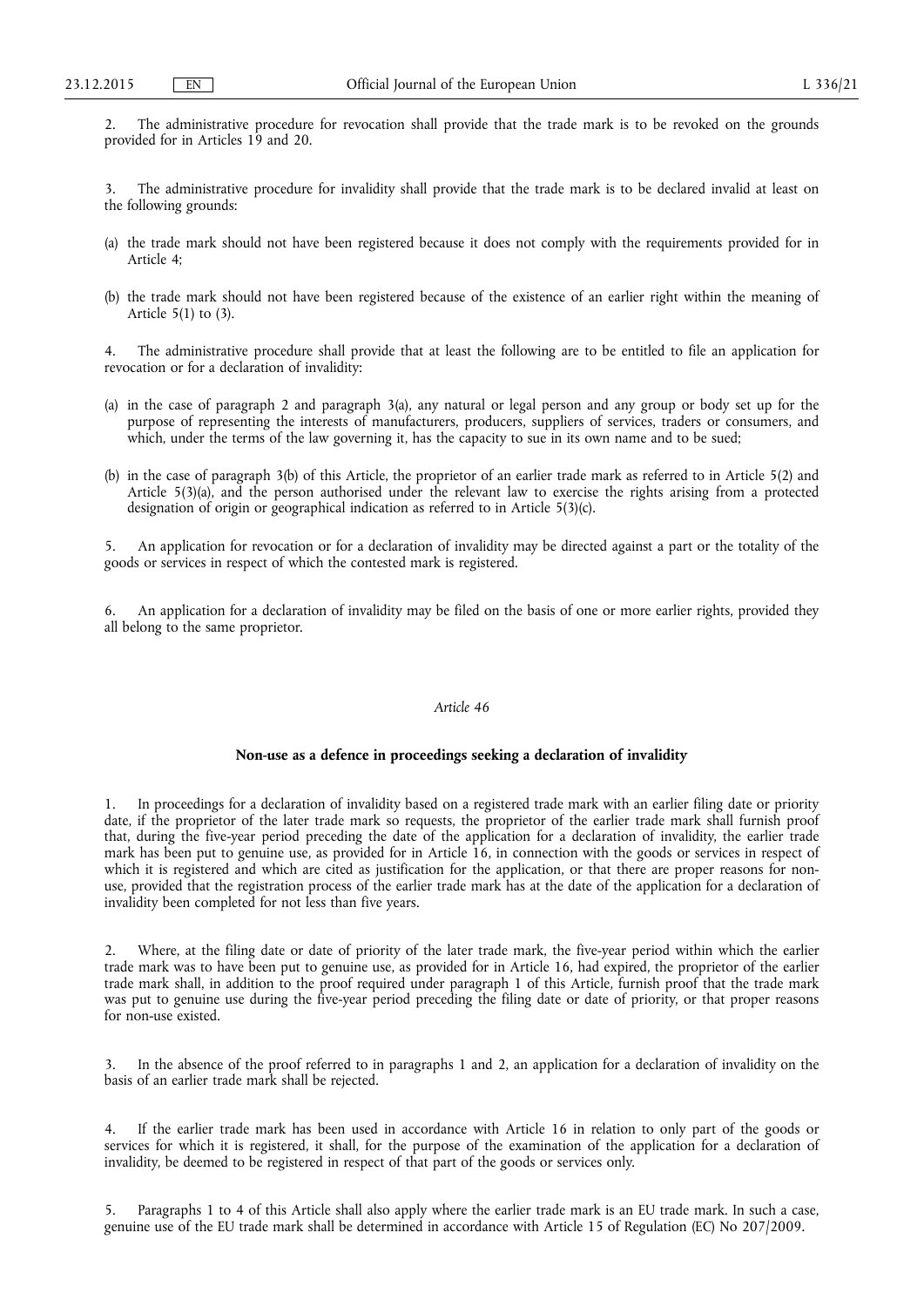# **Consequences of revocation and invalidity**

1. A registered trade mark shall be deemed not to have had, as from the date of the application for revocation, the effects specified in this Directive, to the extent that the rights of the proprietor have been revoked. An earlier date, on which one of the grounds for revocation occurred, may be fixed in the decision on the application for revocation, at the request of one of the parties.

2. A registered trade mark shall be deemed not to have had, as from the outset, the effects specified in this Directive, to the extent that the trade mark has been declared invalid.

## *SECTION 3*

#### *Duration and renewal of registration*

# *Article 48*

#### **Duration of registration**

1. Trade marks shall be registered for a period of 10 years from the date of filing of the application.

2. Registration may be renewed in accordance with Article 49 for further 10-year periods.

#### *Article 49*

#### **Renewal**

1. Registration of a trade mark shall be renewed at the request of the proprietor of the trade mark or any person authorised to do so by law or by contract, provided that the renewal fees have been paid. Member States may provide that receipt of payment of the renewal fees is to be deemed to constitute such a request.

2. The office shall inform the proprietor of the trade mark of the expiry of the registration at least six months before the said expiry. The office shall not be held liable if it fails to give such information.

The request for renewal shall be submitted and the renewal fees shall be paid within a period of at least six months immediately preceding the expiry of the registration. Failing that, the request may be submitted within a further period of six months immediately following the expiry of the registration or of the subsequent renewal thereof. The renewal fees and an additional fee shall be paid within that further period.

Where the request is submitted or the fees paid in respect of only some of the goods or services for which the trade mark is registered, registration shall be renewed for those goods or services only.

5. Renewal shall take effect from the day following the date on which the existing registration expires. The renewal shall be recorded in the register.

# *SECTION 4*

# *Communication with the office*

# *Article 50*

#### **Communication with the office**

Parties to the proceedings or, where appointed, their representatives, shall designate an official address for all official communication with the office. Member States shall have the right to require that such an official address be situated in the European Economic Area.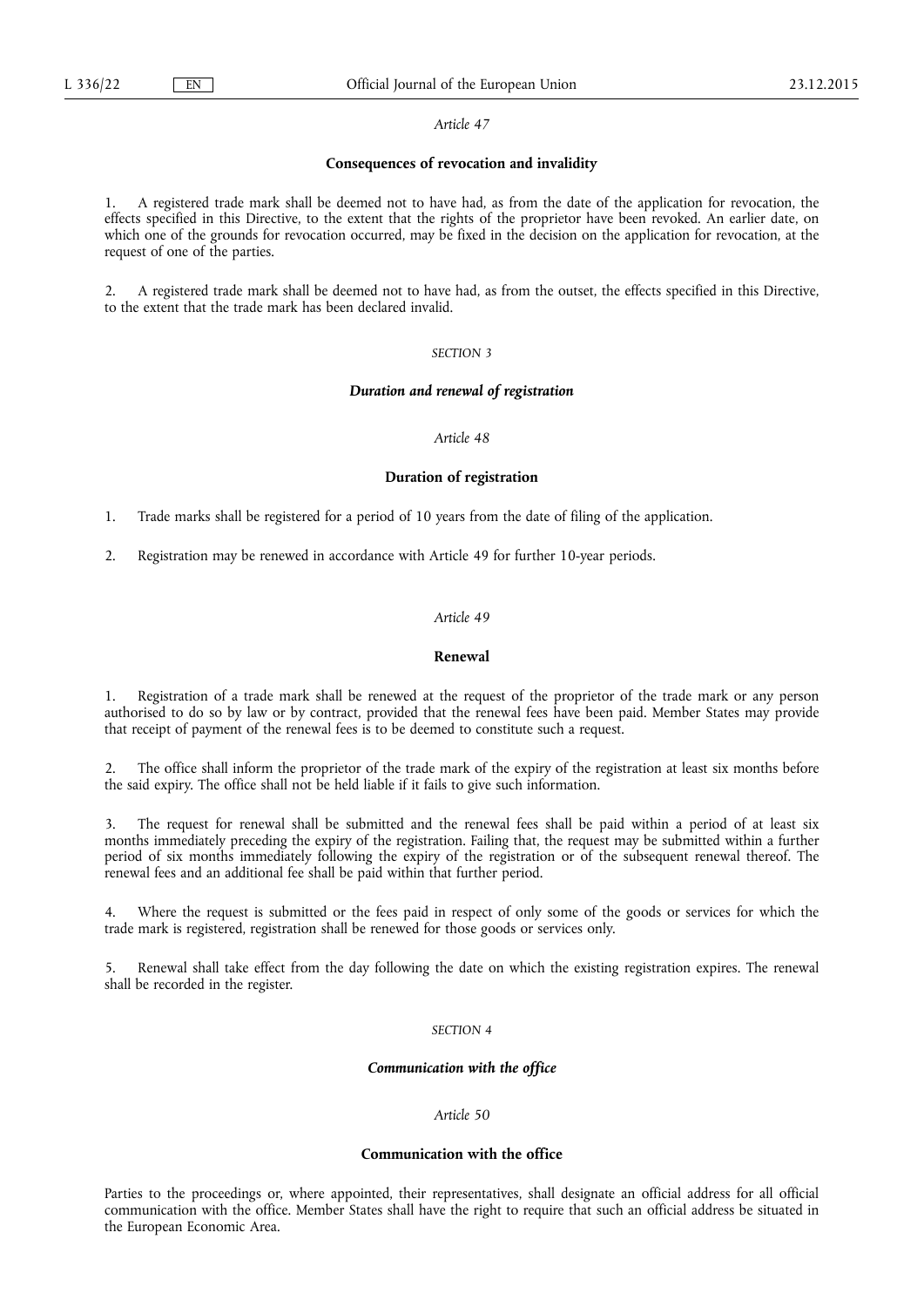CHAPTER 4

# **ADMINISTRATIVE COOPERATION**

## *Article 51*

# **Cooperation in the area of trade mark registration and administration**

The offices shall be free to cooperate effectively with each other and with the European Union Intellectual Property Office in order to promote convergence of practices and tools in relation to the examination and registration of trade marks.

# *Article 52*

## **Cooperation in other areas**

The offices shall be free to cooperate effectively with each other and with the European Union Intellectual Property Office in all areas of their activities other than those referred to in Article 51 which are of relevance for the protection of trade marks in the Union.

#### CHAPTER 5

#### **FINAL PROVISIONS**

*Article 53* 

#### **Data protection**

The processing of any personal data carried out in the Member States in the framework of this Directive shall be subject to national law implementing Directive 95/46/EC.

#### *Article 54*

#### **Transposition**

1. Member States shall bring into force the laws, regulations and administrative provisions necessary to comply with Articles 3 to 6, Articles 8 to 14, Articles 16, 17 and 18, Articles 22 to 39, Article 41, Articles 43 to 50 by 14 January 2019. Member States shall bring into force the laws, regulations and administrative provisions to comply with Article 45 by 14 January 2023. They shall immediately communicate the text of those measures to the Commission.

When Member States adopt those measures, they shall contain a reference to this Directive or be accompanied by such a reference on the occasion of their official publication. They shall also include a statement that references in existing laws, regulations and administrative provisions to the Directive repealed by this Directive shall be construed as references to this Directive. Member States shall determine how such reference is to be made and how that statement is to be formulated.

2. Member States shall communicate to the Commission the text of the main provisions of national law which they adopt in the field covered by this Directive.

## *Article 55*

#### **Repeal**

Directive 2008/95/EC is repealed with effect from 15 January 2019, without prejudice to the obligations of the Member States relating to the time limit for the transposition into national law of Directive 89/104/EEC set out in Part B of Annex I to Directive 2008/95/EC.

References to the repealed Directive shall be construed as references to this Directive and shall be read in accordance with the correlation table in the Annex.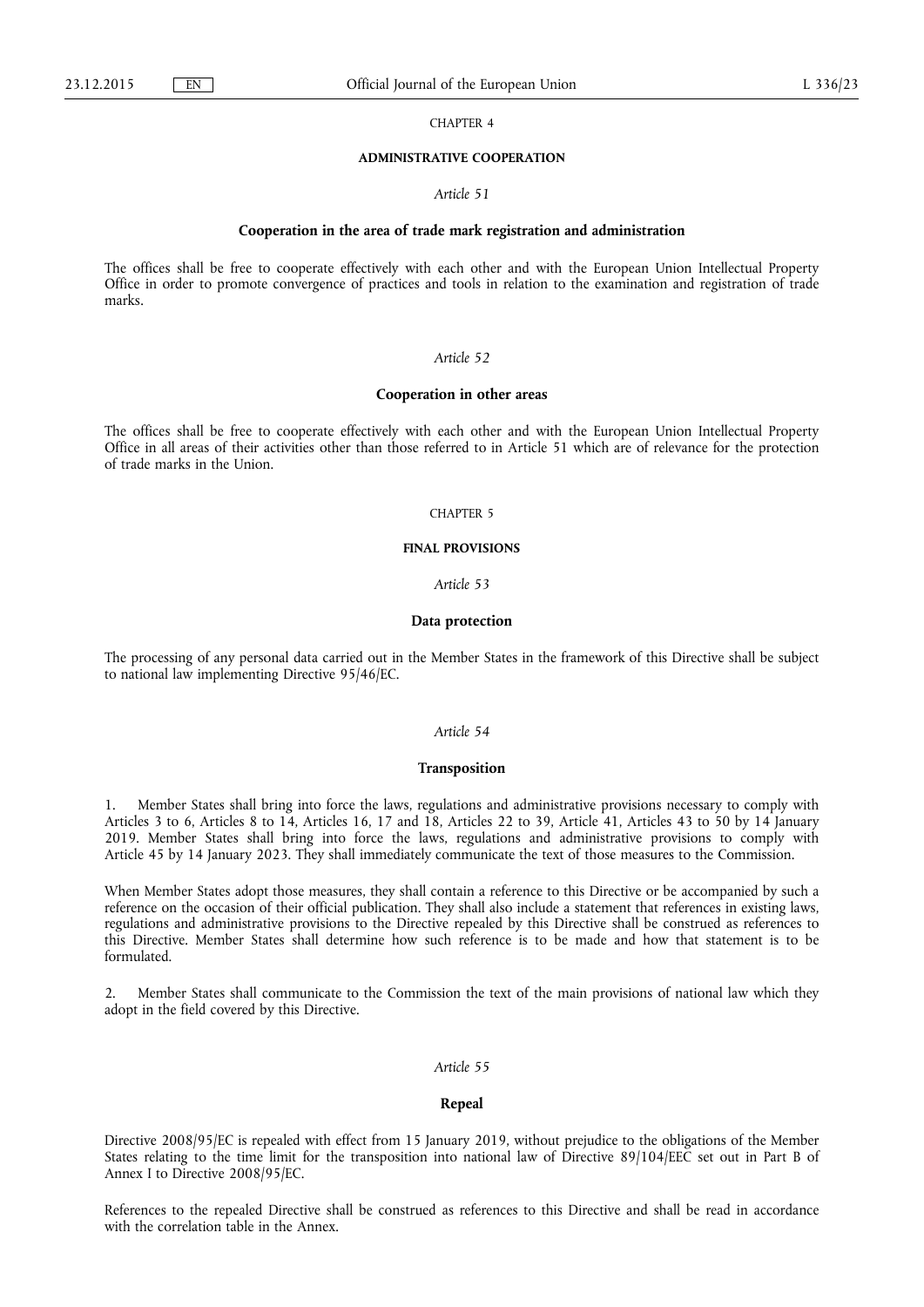# **Entry into Force**

This Directive shall enter into force on the twentieth day following that of its publication in the *Official Journal of the European Union*.

Articles 1, 7, 15, 19, 20, 21 and 54 to 57 shall apply from 15 January 2019.

*Article 57* 

# **Addressees**

This Directive is addressed to the Member States.

Done at Strasbourg, 16 December 2015.

*For the European Parliament The President*  M. SCHULZ

*For the Council The President*  N. SCHMIT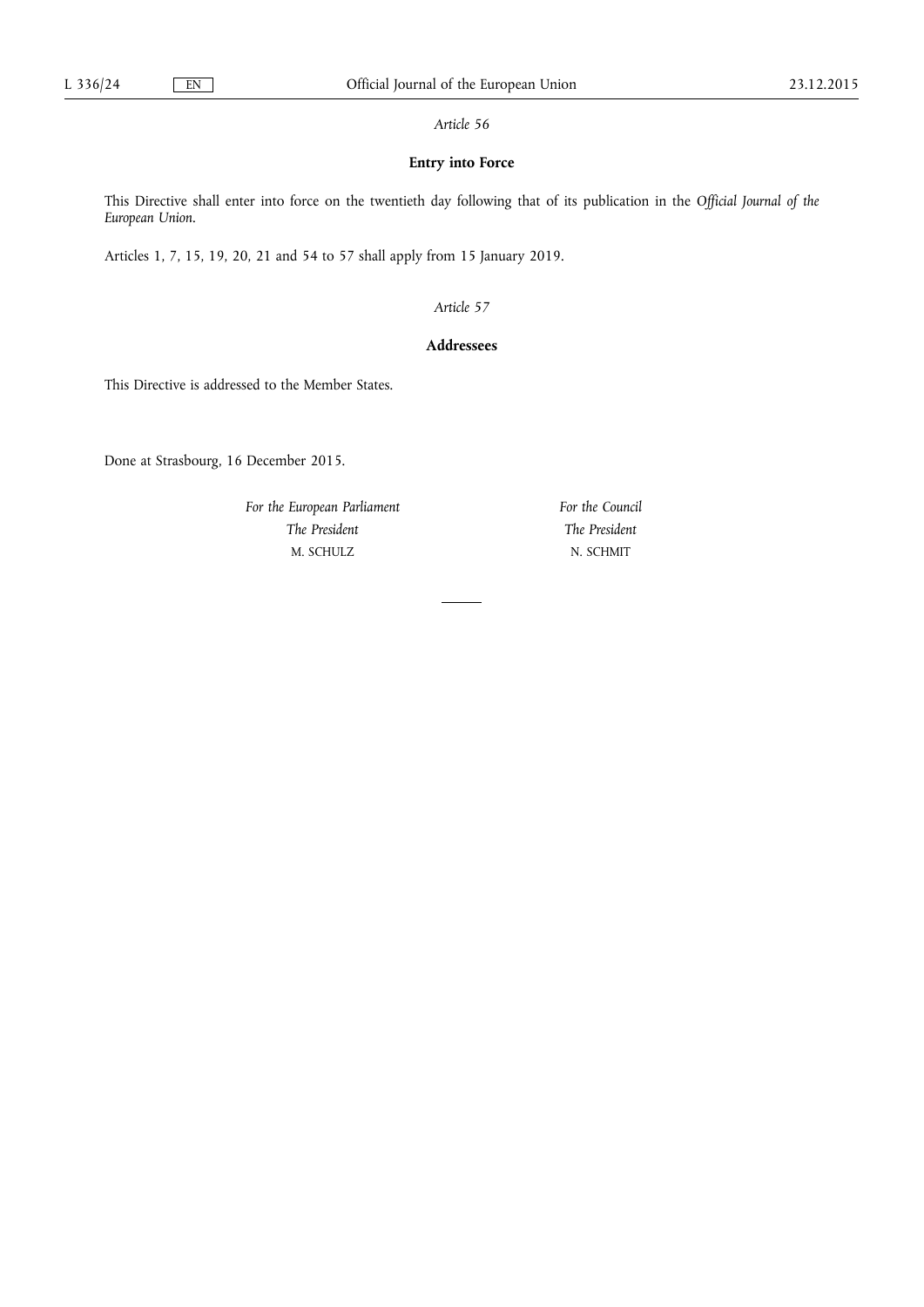# *ANNEX*

# **Correlation table**

| Directive 2008/95/EC                             | This Directive                                   |
|--------------------------------------------------|--------------------------------------------------|
| Article 1                                        | Article 1                                        |
|                                                  | Article 2                                        |
| Article 2                                        | Article 3                                        |
| Article $3(1)(a)$ to $(h)$                       | Article $4(1)(a)$ to $(h)$                       |
|                                                  | Article $4(1)(i)$ to $(l)$                       |
| Article $3(2)(a)$ to (c)                         | Article $4(3)(a)$ to (c)                         |
| Article $3(2)(d)$                                | Article 4(2)                                     |
| Article 3(3), first sentence                     | Article 4(4), first sentence                     |
|                                                  | Article 4(4), second sentence                    |
| Article 3(3), second sentence                    | Article 4(5)                                     |
| Article 3(4)                                     |                                                  |
| Article $4(1)$ and $(2)$                         | Article $5(1)$ and $(2)$                         |
| Article $4(3)$ and $(4)(a)$                      | Article $5(3)(a)$                                |
|                                                  | Article $5(3)(b)$                                |
|                                                  | Article $5(3)(c)$                                |
| Article $4(4)(b)$ and (c)                        | Article $5(4)(a)$ and $(b)$                      |
| Article $4(4)(d)$ to (f)                         |                                                  |
| Article $4(4)(g)$                                | Article $5(4)(c)$                                |
| Article $4(5)$ and $(6)$                         | Article $5(5)$ and $(6)$                         |
|                                                  | Article 8                                        |
| Article 5(1), first sentence                     | Article $10(1)$                                  |
| Article 5(1), second sentence, introductory part | Article 10(2), introductory part of the sentence |
| Article $5(1)(a)$ and $(b)$                      | Article $10(2)(a)$ and $(b)$                     |
| Article 5(2)                                     | Article $10(2)(c)$                               |
| Article $5(3)(a)$ to (c)                         | Article $10(3)(a)$ to (c)                        |
|                                                  | Article $10(3)(d)$                               |
| Article $5(3)(d)$                                | Article $10(3)(e)$                               |
|                                                  | Article $10(3)(f)$                               |
|                                                  | Article 10(4)                                    |
| Article $5(4)$ and $(5)$                         | Article $10(5)$ and $(6)$                        |
|                                                  | Article 11                                       |
|                                                  | Article 12                                       |
|                                                  | Article 13                                       |